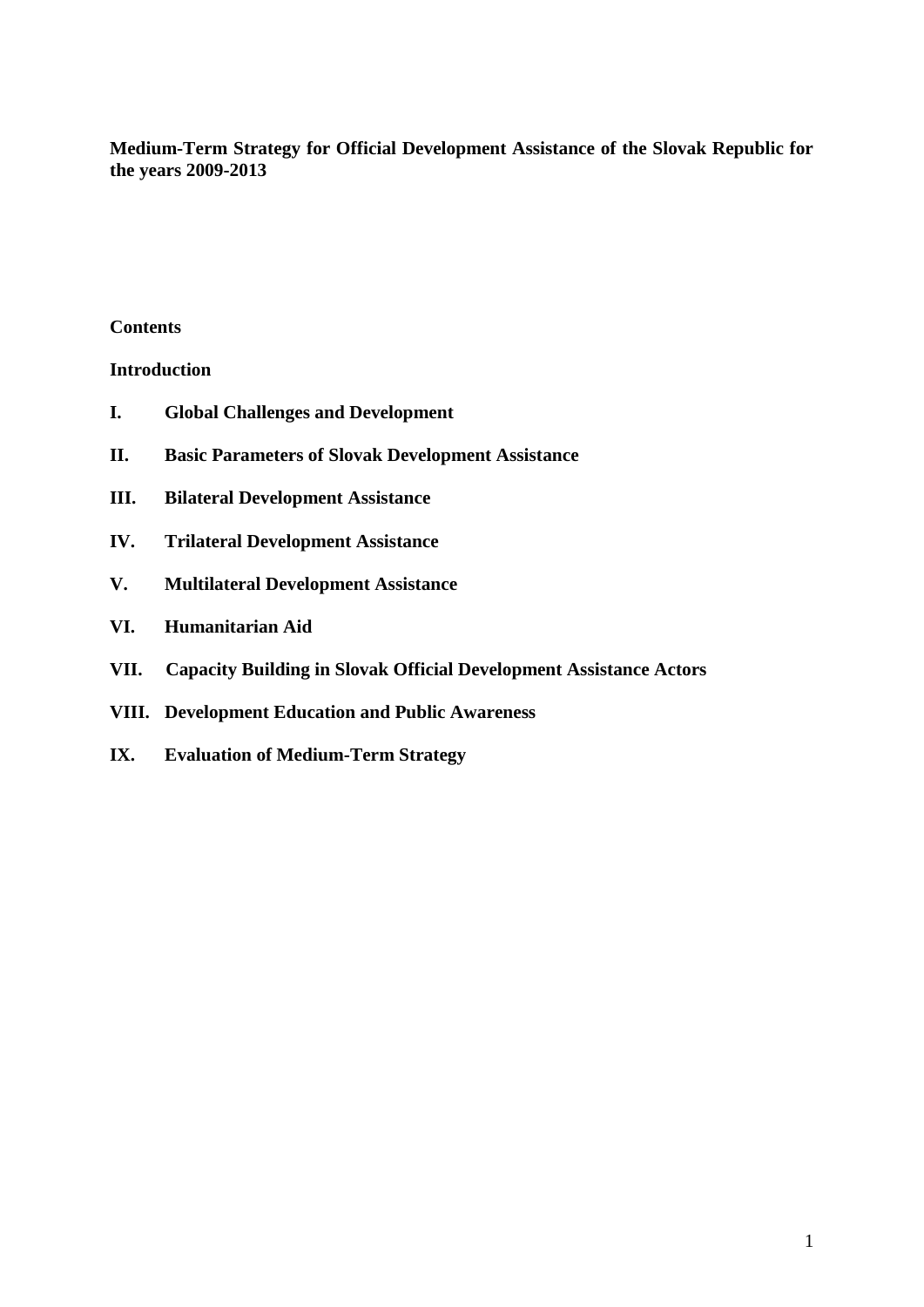"*Human dignity is independent of national borders. We must always defend the interests of the poor and the persecuted in other countries."*

*Kjell Magne Bondevik (former Prime Minister of Norway)*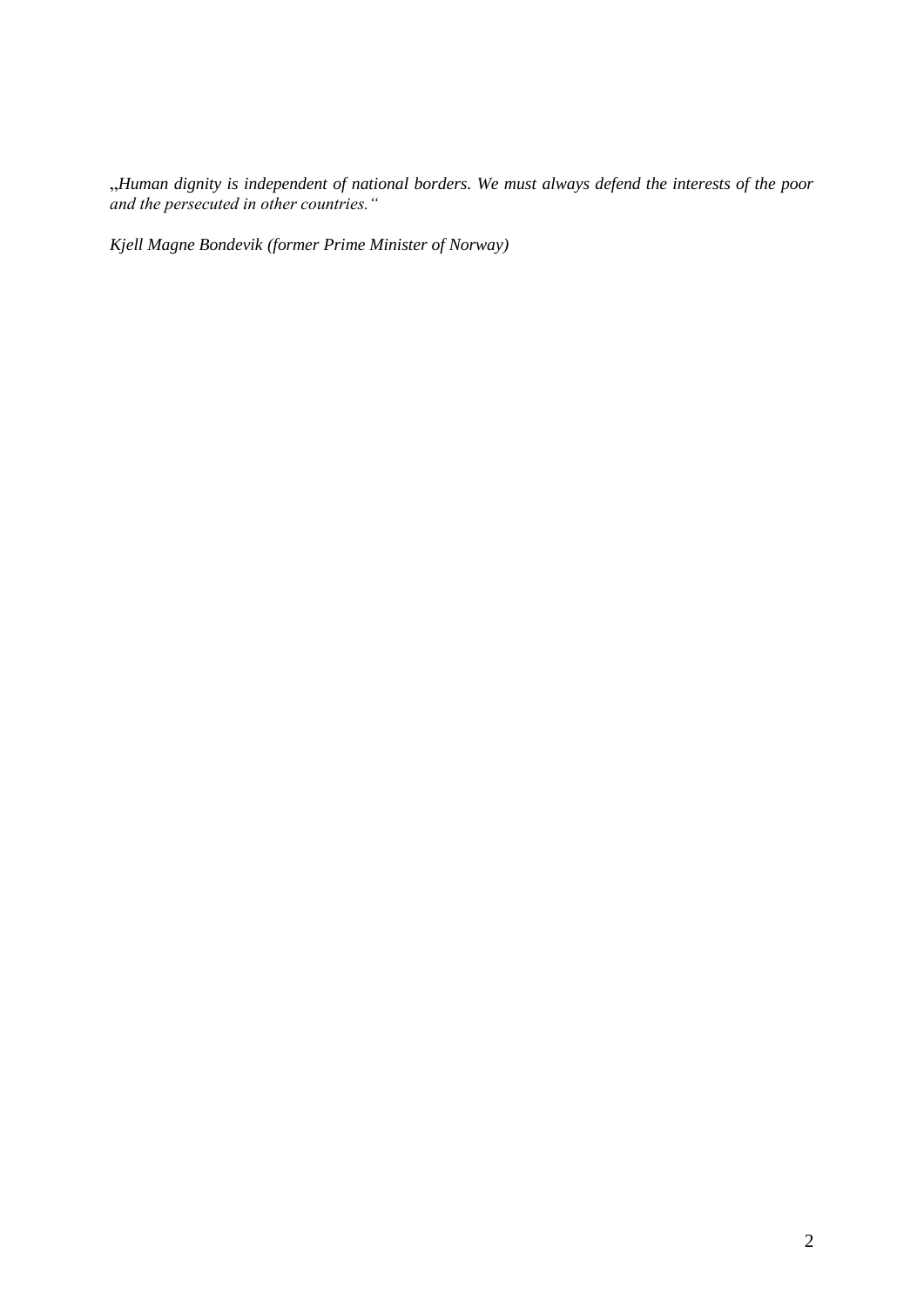### **INTRODUCTION**

As a member of the European Union (EU) and the Organisation for Economic Co-operation and Development (OECD), the Slovak Republic ranks among the most advanced countries in the world. In light of its positive macroeconomic development, Slovakia graduated from the World Bank"s operations in 2008, which means that Slovakia ceased to be a recipient and became a donor of development assistance. Under the Medium-Term Strategy for Official Development Assistance for the years 2003-2008, the Slovak Republic has, since 2003, been engaged in bilateral development assistance programmes and projects carried out in developing countries, in addition to providing trilateral and multilateral assistance and humanitarian aid (Slovak Aid)<sup>1</sup>. Since 2004, as an EU Member State, Slovakia has been engaged in the funding of development activities carried out by the European Commission.

Slovakia's top ODA priorities for the years 2009-2013 period include the strengthening of stability and good governance in regions and countries that are among the priority areas of Slovakia"s concern, including in terms of Slovakia"s economic interests, as well as encouraging development, thus reducing poverty and hunger in developing countries through more effective and better-targeted development and humanitarian aid.

For that purpose, the Medium-Term Strategy for Official Development Assistance of the Slovak Republic for the years 2009-2013 (the Medium-Term Strategy) has been designed. The Ministry of Foreign Affairs of the Slovak Republic prepared and submitted to the Slovak Government this strategic policy paper in compliance with §7(1)(b) of Act No. 617/2007 Coll. on Official Development Assistance and on amendments to Act No. 575/2001 Coll. on the Organisation of the Government Activities and on the Organisation of Central State Administration, as amended (hereinafter referred to as Act No. 617/2007 Coll. or the ODA Act). $^{2}$ 

The strategy was approved by the Government on 4 March  $2009^3$ .

Pursuant to Act No. 617/2007 Coll.<sup>4</sup>, the strategy represents a crucial planning instrument for official development assistance (ODA). Along with Act No. 617/2007 Coll., the strategy will serve as the basis for further planning and programming documents for the next five years (in particular for annual national ODA programmes, as well as for bilateral agreements with developing countries and assistance strategies for individual priority countries).

The Medium-Term Strategy was prepared after intensive consultations both within the Ministry of Foreign Affairs of the Slovak Republic, including Slovak embassies and

<sup>&</sup>lt;sup>1</sup> The Medium-Term Concept approved by the Slovak Government on 5 June 2003 by resolution No. 432/2003 defines specific goals, priorities, principles and partners of Slovak development assistance for given years. The mechanism for the provision of Slovak humanitarian aid was approved by the Government on 12 April 2006.

<sup>&</sup>lt;sup>2</sup> More information about Slovak development assistance, including the ODA Act and the Medium-Term Strategy, is available at [www.slovakaid.sk](http://www.slovakaid.sk/)

<sup>&</sup>lt;sup>3</sup> Approved by the Slovak Government by resolution No. 170/2009.

<sup>&</sup>lt;sup>4</sup> Under §5 (ODA planning instruments) of Act No. 617/2007 Coll., a Medium-Term Strategy prepared for a period of at least five years shall define, in particular:

a) focus and principles of official development assistance;

b) sectoral priorities of bilateral official development assistance;

c) territorial priorities of bilateral official development assistance;

d) priorities of trilateral official development assistance and multilateral ODA (par. 1).

The Medium-Term Strategy serves as the basis for the preparation of national ODA programmes, adopted by the Slovak Government each year, which define, in particular, priorities of bilateral ODA for a respective budgetary year (par. 2).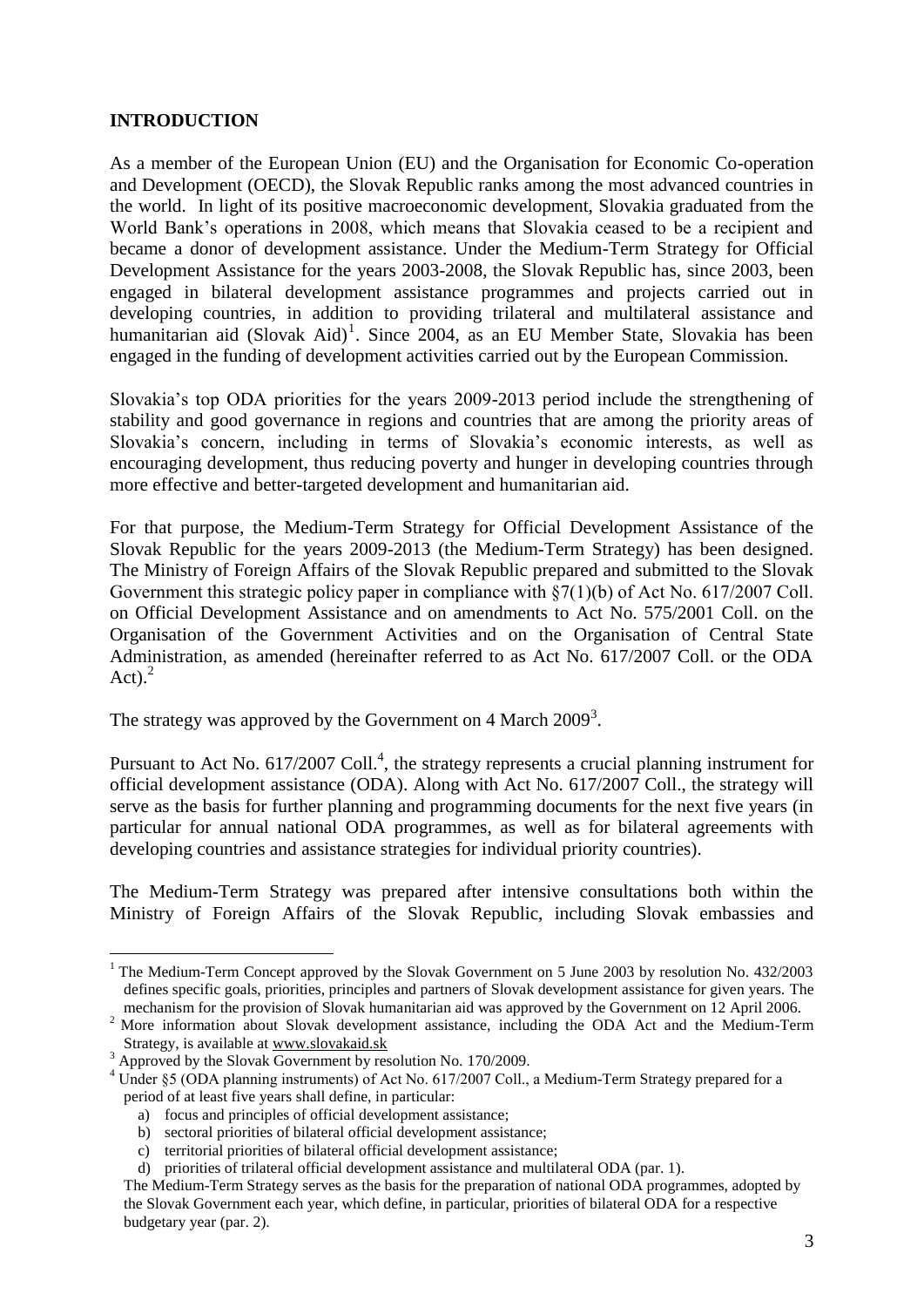permanent missions, and between the Ministry of Foreign Affairs of the Slovak Republic with other ministries and partners involved in development assistance activities – the Slovak Agency for International Development Cooperation (Agency), non-governmental development organisations represented by the Platform, the private sector and the UNDP. The strategy reflects the developments in Slovak foreign policy interests, the change Slovakia has attained as a new donor since 2003, including the completion of the development assistance system, experiences gained, and Slovakia"s commitments arising under its EU membership.

On that account, the Medium-Term Strategy includes detailed rules for the provision of development assistance by the Slovak Republic, strengthens a targeted approach to bilateral development assistance (drafting agreements on the provision of development assistance and assistance strategies for programme/project countries), and governs Slovakia"s participation in EU development policy, multilateral as well as humanitarian aid. In addition, it defines measures to improve the effectiveness of assistance provided by Slovakia, including the specification of tasks to be subject to evaluation. In this way, Slovakia wants to contribute to the effective provision of development assistance, reduction in administrative requirements on partner countries, and meeting development assistance objectives. When providing development assistance, Slovakia intends to build in the upcoming years on its comparative advantages, especially its experience from the transition to a democracy and market-oriented economy, as well as its knowledge of the territory of priority countries. Slovakia will gradually shift from project assistance to programme assistance and to using more flexible and proactive direct aid, as well as to the utilisation of targeted cooperation with international organisations. By the same token, it will strengthen the capacities of actors that provide development assistance, evaluation and monitoring of Slovak development assistance and public awareness. In addition, it will make more flexible and speedy use of a separate item under national ODA programmes for urgent humanitarian aid falling within the powers of the Ministry of Foreign Affairs of the Slovak Republic.

## **The Medium-Term Strategy consists of nine sections:**

- I. Global Challenges and Development
- II. Basic Parameters of Slovak Development Assistance
- III. Bilateral Development Assistance
- IV. Trilateral Development Assistance
- V. Multilateral Development Assistance
- VI. Humanitarian Aid
- VII. Capacity Building in Slovak Official Development Assistance Actors
- VIII. Development Education and Public Awareness
- IX. Evaluation of Medium-Term Strategy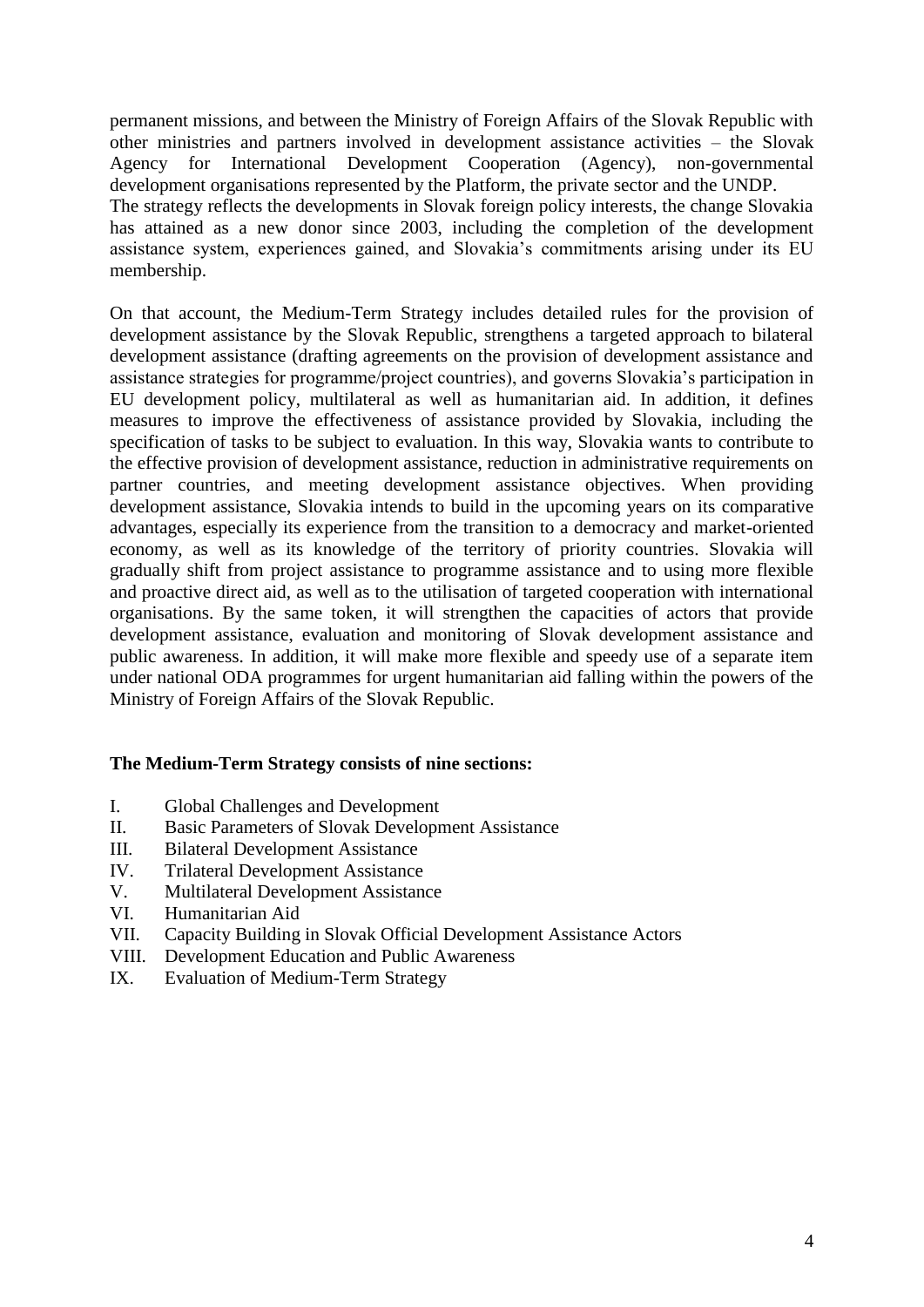### **I. GLOBAL CHALLENGES AND DEVELOPMENT**

Combating global poverty is not only a moral commitment, it also helps to build a more stable, peaceful, prosperous and equitable world. Even though the largest share of responsibility for their advancement is borne by developing countries themselves, the advanced countries also have a great deal of responsibility<sup>5</sup>.

Slovak development assistance is an inseparable part and instrument of Slovak foreign policy, which shapes, to a large degree, Slovakia's relations with recipients, international organisations such as the UN, OECD, the World Bank Group, the European Commission and other donors – EU Member States in particular.

Development assistance already provided has helped recipients, made Slovakia more visible, deepened our links with partner countries, opened the door for Slovak entities to become established abroad, and generated new institutional and expert capacities in Slovakia.

Development assistance provided by the Slovak Republic complies with international documents, treaties and declarations to which it has acceded, namely the UN Millennium Declaration and the UN Millennium Development Goals<sup>6</sup>, the Paris Declaration, and the Accra Agenda for Action.<sup>7</sup> Further, it acts in line with the commitments made at the UN International Conference on Financing for Development held in Monterrey, and confirmed at the Doha Conference<sup>8</sup>. As an EU Member State, Slovakia acts in compliance with the European Consensus on Development<sup>9</sup> and the conclusions of the European Council and the Council of the EU addressing various aspects of the EU's development policy<sup>10</sup>. The so-called "Aid for Trade" initiative also constitutes an important part of the EU's development policy<sup>11</sup>.

<u>.</u>

 $5$  Cf. the European Consensus on Development – introduction.

<sup>&</sup>lt;sup>6</sup> The UN Millennium Development Goals (MDGs) were adopted at the World Summit held from 6 to 8 September 2000 in New York. Characterised by a multidimensional approach to existing problems, the MDGs are as follows: eradicate extreme poverty and hunger, achieve universal primary education for all, promote gender equality and empower women, reduce child mortality, improve maternal health, combat HIV/AIDS, malaria and other diseases, ensure environmental sustainability, and develop a global partnership for development. A high-level UN General Assembly meeting on the MDGs, held on 25 September 2008 in New York, renewed commitments to achieving the MDGs.

<sup>&</sup>lt;sup>7</sup> The Paris Declaration on Aid Effectiveness, endorsed at the Second High Level Forum on Aid Effectiveness on 2 March 2005 in Paris, lays down a practical, action-oriented roadmap to improve the quality of aid and its impact on development. The Accra Agenda for Action, adopted at the Third High Level Forum on Aid Effectiveness held from 2 to 4 September 2008 in Accra, upholds international commitments to encouraging reforms necessary in order to provide effective development assistance and achieve the MDGs by 2015.

<sup>8</sup> The International Conference on Financing for Development – Monterrey, 18-22 March 2002; Doha, 29 November – 2 December 2008.

<sup>&</sup>lt;sup>9</sup> The European Consensus on Development is a joint statement adopted by the European Council, the European Parliament and the Commission on 20 December 2005. The document is divided into two parts: the first one specifies common principles of the development policy of the EU and its Member States, the latter one concerns the European Community development policy implemented by the Commission.

<sup>&</sup>lt;sup>10</sup> Conclusions of the European Council of June 2005; conclusions of the European Council of 19-20 June 2008; conclusions of the Council of May 2005; conclusions of the Council of April 2006 on Policy Coherence for Development.

<sup>&</sup>lt;sup>11</sup> Conclusions of the Council of 15 October 2007 on an EU Aid for Trade Strategy; the strategy encourages demand-driven reforms in trade policies and removes supply-side constraints connected with production capacities, economic infrastructure and trade-related regulations. In 2005, the European Union pledged to raise its spending on Aid for Trade to  $\epsilon$ 2 billion a year from 2010 – of that,  $\epsilon$ 1 billion would be in the form of Community assistance and  $E1$  billion annually in the form of bilateral assistance by EU Member States.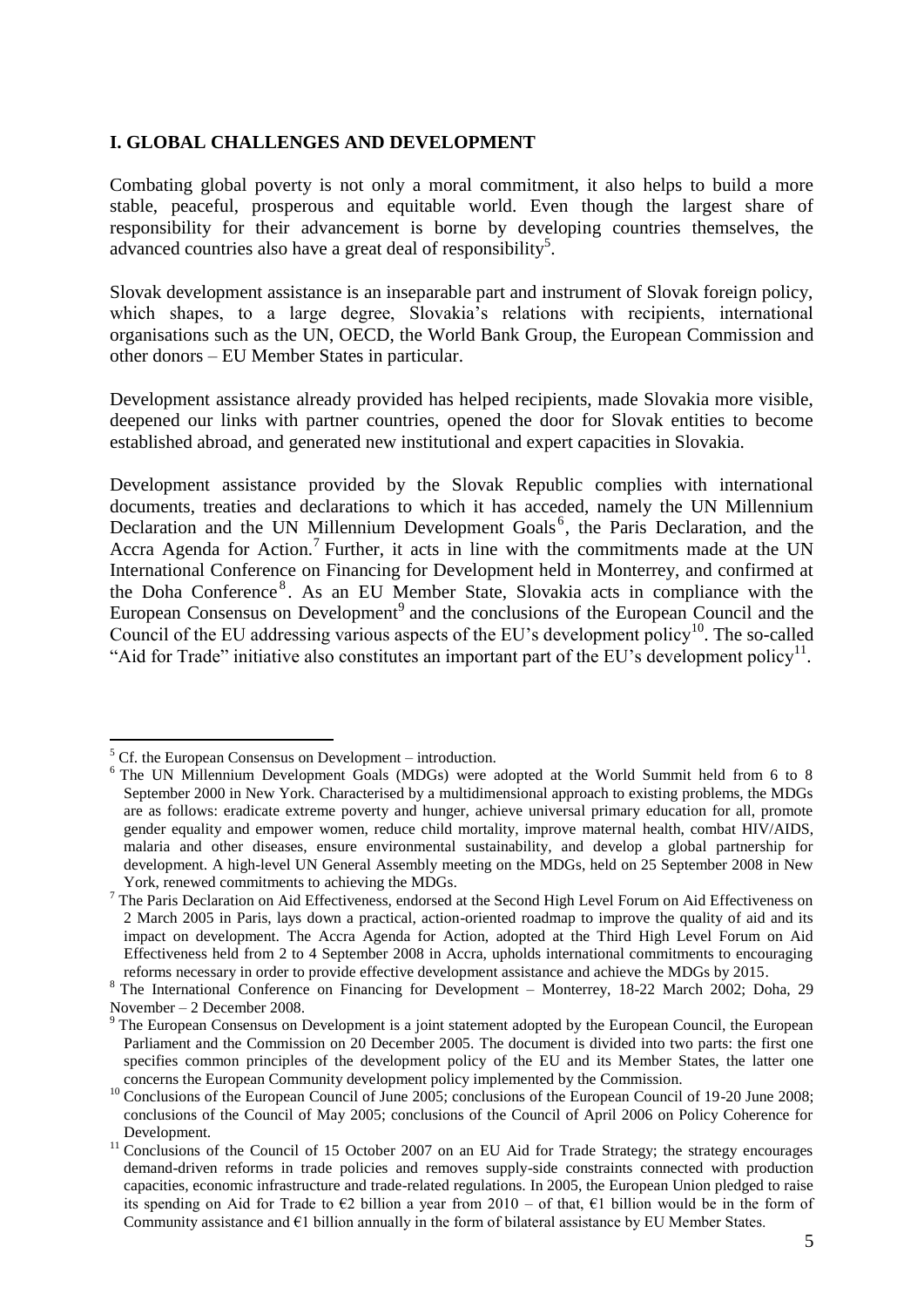Under its membership in the OECD, Slovakia may participate in the work of the OECD"s Development Assistance Committee (DAC-OECD), having an observer status, thus far.

The European Union provides over half of the world"s official development assistance and represents the most important trade partner for developing countries. Slovakia supports the EU"s goal to improve quality and effectiveness of development assistance. In 2007, Slovakia completed the creation of its institutional and legal framework on development assistance. The Ministry of Foreign Affairs of the Slovak Republic established the Slovak Agency for International Development Cooperation in 2007; Act No. 617/2007 Coll. entered into force on 1 February 2008 to make Slovakia a development aid donor with a defined legislative and institutional framework. Slovakia participates in European development policy by means of EU external assistance instruments, coordination of its efforts, and cooperating with other EU Member States and the Commission. The principles of the European Consensus on Development (2005), in whose preparation Slovakia was actively engaged, will be reflected in the implementation of Slovak development assistance more intensively. In the upcoming period, the Ministry of Foreign Affairs of the Slovak Republic will therefore step up its activities with respect to participation in the preparation of EU development policy, including through paying increased attention to the EU"s eastern neighbours. The Ministry of Foreign Affairs of the Slovak Republic will closely cooperate with Slovak non-governmental organisations in this purpose.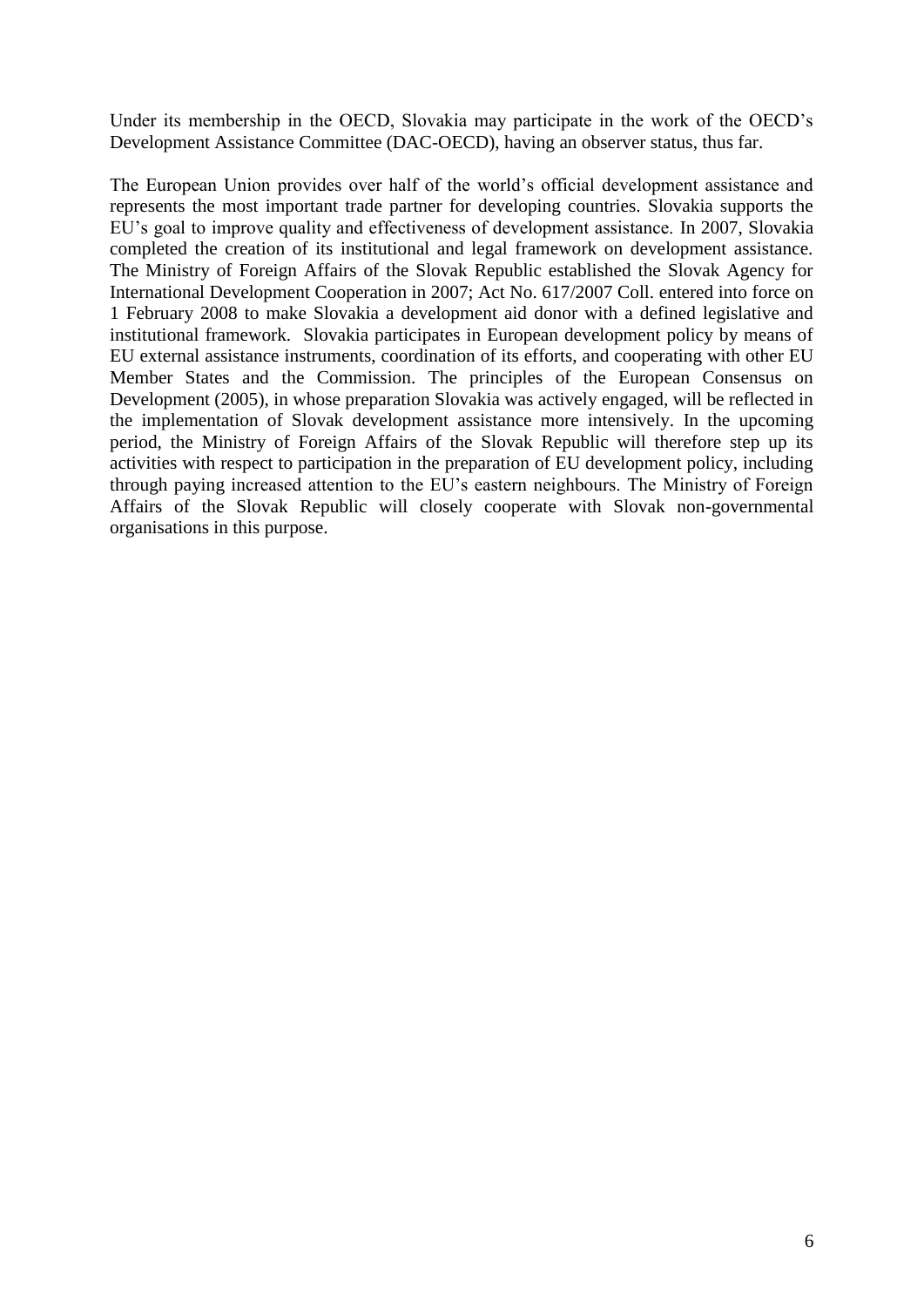## **II. BASIC PARAMETERS OF SLOVAK DEVELOPMENT ASSISTANCE**

Slovakia provides development assistance in compliance with Act No. 617/2007 Coll. This Act defines official development assistance as activities and measures designed to promote sustainable development in developing countries financed from public funds of the Slovak Republic, used in accordance with the DAC-OECD rules on official development assistance for the provision of bilateral, trilateral, and multilateral official development assistance and humanitarian aid $12$ .

Development assistance activities planned for the years 2009-2013 are a follow-up to the Medium-Term Strategy for Official Development Assistance for the years 2003-2008.

Having committed itself to the fulfilment of the UN Millennium Development Goals in compliance with the main objective of EU development cooperation, i.e., poverty reduction, the Slovak Republic endeavours to contribute to reducing poverty in developing countries and to promoting their sustainable development. In the case of middle income countries, to which Slovakia provides development assistance, the crucial objective is their sustainable development based on good governance, respect for human rights and addressing political, economic, social and environmental issues.

### **The Slovak Republic provides development assistance primarily based on the following grounds:**<sup>13</sup>

- a) **Co-responsibility for global development**  Co-responsibility is based on the values of peace, solidarity, social justice, respect for human rights and fundamental freedoms, democracy, the rule of law and good governance.
- b) **A desire to be an active player in international policy and an active member of the donor community.**

Slovakia's activities within the UN, including its non-permanent membership of the UN Security Council (2006-2007), and the EU have proven the country's ability to participate in the shaping and implementation of international policy. In addition, it may take advantage of its notable and unique experience with a development, transformation and reform process (political, economic, legislative, and institutional) in all aspects of public life. Due to such experience, Slovakia enjoys a specific position within the international donor community.

c) **Moral obligation and commitments arising under its membership of international organisations, of the EU in particular.**

Slovakia feels a moral obligation to provide development assistance with respect to the values of democracy, solidarity and the rule of law, to which it is committed. Slovakia has gone through a **challenging process of transformation from a recipient to a donor country.** As an EU and OECD member, it ranks among the world's most advanced countries. The membership in these international organisations and institutions entails obligations Slovakia endeavours to pursue through its activities.

 $12$  Pursuant to §2 (a) of Act No. 617/2007 Coll.

<sup>&</sup>lt;sup>13</sup> Pursuant to  $\S$ 3 and  $\S$ 4 of Act No. 617/2007 Coll.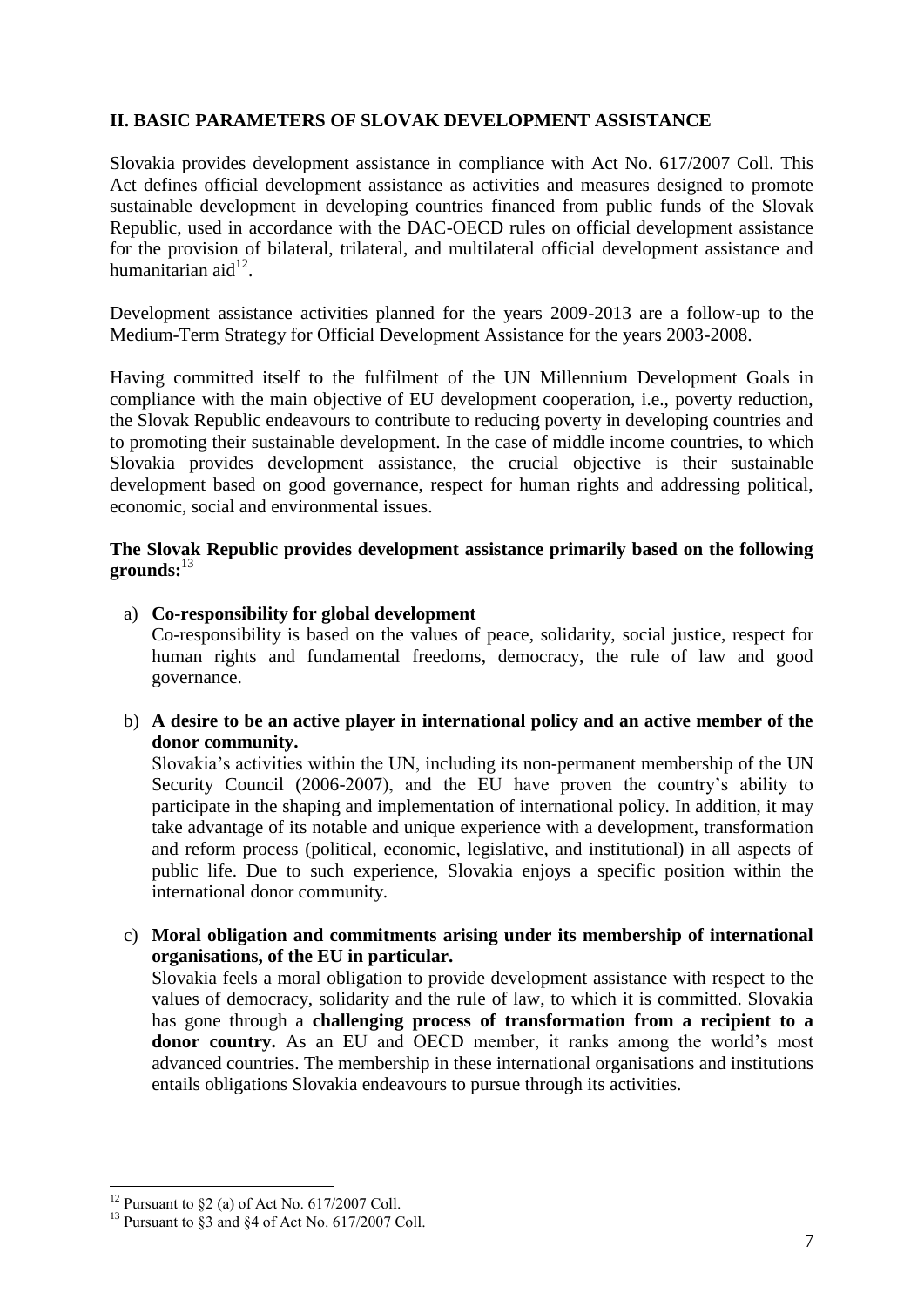**Slovak official development assistance goals** are defined by Act No. 617/2007 Coll.<sup>14</sup> and the UN Millennium Development Goals. They include:

- a) reducing poverty and hunger in developing countries;
- b) promoting sustainable economic, social and environmental development in developing countries;
- c) ensuring global peace and security, in particular by enhancing democracy, the rule of law, human rights and good governance in developing countries;
- d) promoting universal access to education in developing countries;
- e) improving the quality of basic healthcare services in developing countries;
- f) promoting economic cooperation with developing countries;
- g) raising Slovak public awareness of the needs of developing countries and development assistance provided by Slovakia.

## **Slovakia will pursue its official development assistance goals under** Act No. 617/2007 Coll. **mainly through the following measures and actions:**

- a) engagement of Slovak and local stakeholders in developing countries into implementation of the Slovak Medium-Term Strategy;
- b) sharing Slovakia"s knowledge and experience with social and economic transformation;
- c) engagement of Slovak experts and actors in international development activities, mechanisms and international development projects;
- d) coordination of efforts with other donors and inclusion of Slovak development assistance into international projects;
- e) bilateral, trilateral and multilateral development assistance provided in the form of grants, micro-grants, public contracts, financial and in-kind donations, and other forms of assistance as defined in Act No. 617/2007 Coll.;
- f) humanitarian aid;
- g) improving the monitoring and evaluation of development assistance provided by Slovakia;
- h) education and information on global development and development assistance;
- i) ensuring sufficient information and awareness raising with respect to Slovak development and humanitarian aid through sufficient funds earmarked within national ODA programmes and the use the Slovak Aid logo in all activities performed under Slovak development assistance.

### **Basic rules and principles for the provision and evaluation of Slovak official development assistance**

The Slovak Republic provides official development assistance in accordance with the basic rules and principles that comply with its priorities in foreign policy and the economy and are consistent with the principles of international development policy and the European Union. The basic rules include aid effectiveness, coherence and flexibility. Slovak development assistance is governed by the Paris Declaration and the Accra Agenda for Action, bearing in mind aid effectiveness.

**1. Effectiveness is a key rule** that enhances the effects of development assistance. Aid effectiveness is primarily based on the principles of ownership, alignment, harmonisation, result-oriented management, and mutual accountability and transparency, as well as on other principles (cost-effectiveness, predictability, relevance, quality, etc.).

<sup>1</sup>  $14$  Pursuant to §4 of Act No. 617/2007 Coll.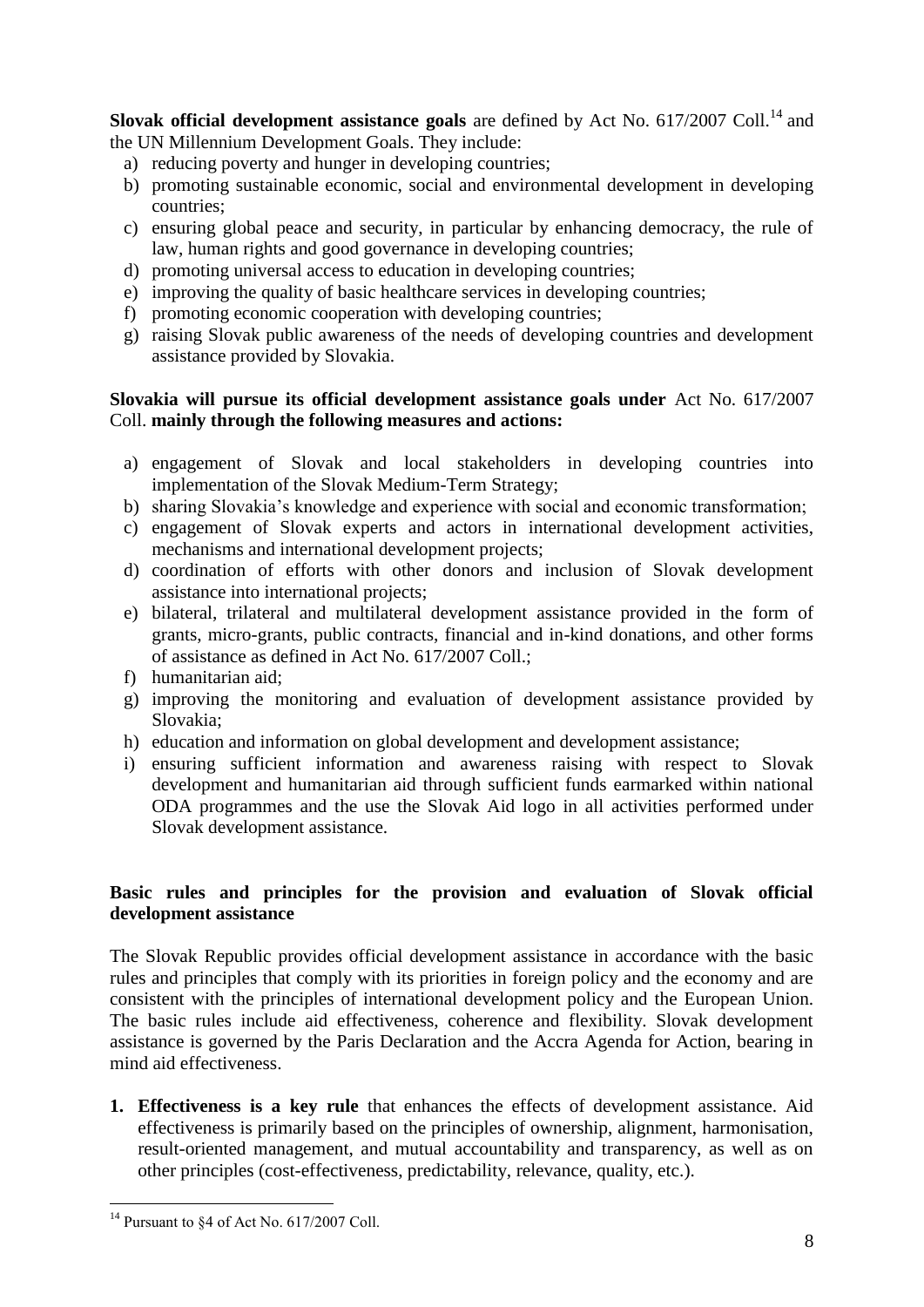### **a) Ownership**

The Slovak Republic cooperates with governments of priority countries (programme countries in particular) on the development of their national strategies, underlying recipient country ownership, and their stronger leadership in shaping those strategies. An important aspect that is taken into account is the long-term financial support for such strategies. A differentiated approach to priority countries is applied during the preparation of such strategies in order to prepare special, custom-made programmes that respect their needs, priorities and resources. These underlying aspects are defined in a Country Strategy Paper (CSP).

### **b) Alignment**

In order to ensure aid effectiveness, it is necessary to work with recipient country governments to align systems through which development assistance is delivered. This, in particular, involves the strengthening of capacity building programmes in recipient countries, development of financial management systems that comply with international standards, and provision of information about time plans for planned financial support and preparation of a support schedule for a given period of time so that the recipient countries have a clear view of the financial support provided.

### **c) Harmonisation**

1

The Slovak Republic wishes to cooperate with donors, both at the government and non-governmental sector level, with international organisations and other donors, on the clear division of labour in order to reduce the number of donors working in the same sector in a priority country. Another goal is to reduce the administrative burden on recipient countries and transaction costs. In doing so, Slovakia acts in compliance with the EU Code of Conduct on Complementarity and the Division of Labour in Development Policy<sup>15</sup> and other documents issued by the OECD, the UN and the Commission.

### **d) Result-oriented management**

Result-oriented management represents a significant principle in aid delivery. The aim is to deliver and manage development assistance focused on the achievement of desired results and providing feedback to enhance decision-making. An inseparable part of result-oriented management is the assessment of a positive change delivered by development activities and the sustainability of results.

The Medium-Term Strategy reinforces the aspect of result-oriented management through the monitoring and evaluation of development assistance provided by the Slovak Republic. Slovakia is currently introducing a system for the monitoring and evaluation of public expenditures. This system supplements the existing system of programme budgeting, thus contributing to better public finance management. Good monitoring, evaluation and statistical reporting requires that all organisational units engaged in the provision of development assistance and linked to a public budget step up their efforts in budget preparation and transparently define components, projects and programmes with measurable goals. This will also help create a transparent and comprehensible basis for subsequent statistical reporting by the Slovak Republic.

<sup>&</sup>lt;sup>15</sup> The EU Code of Conduct on Complementarity and the Division of Labour in Development Policy was adopted on 15 May 2007 at the level of EU ministers for development co-operation.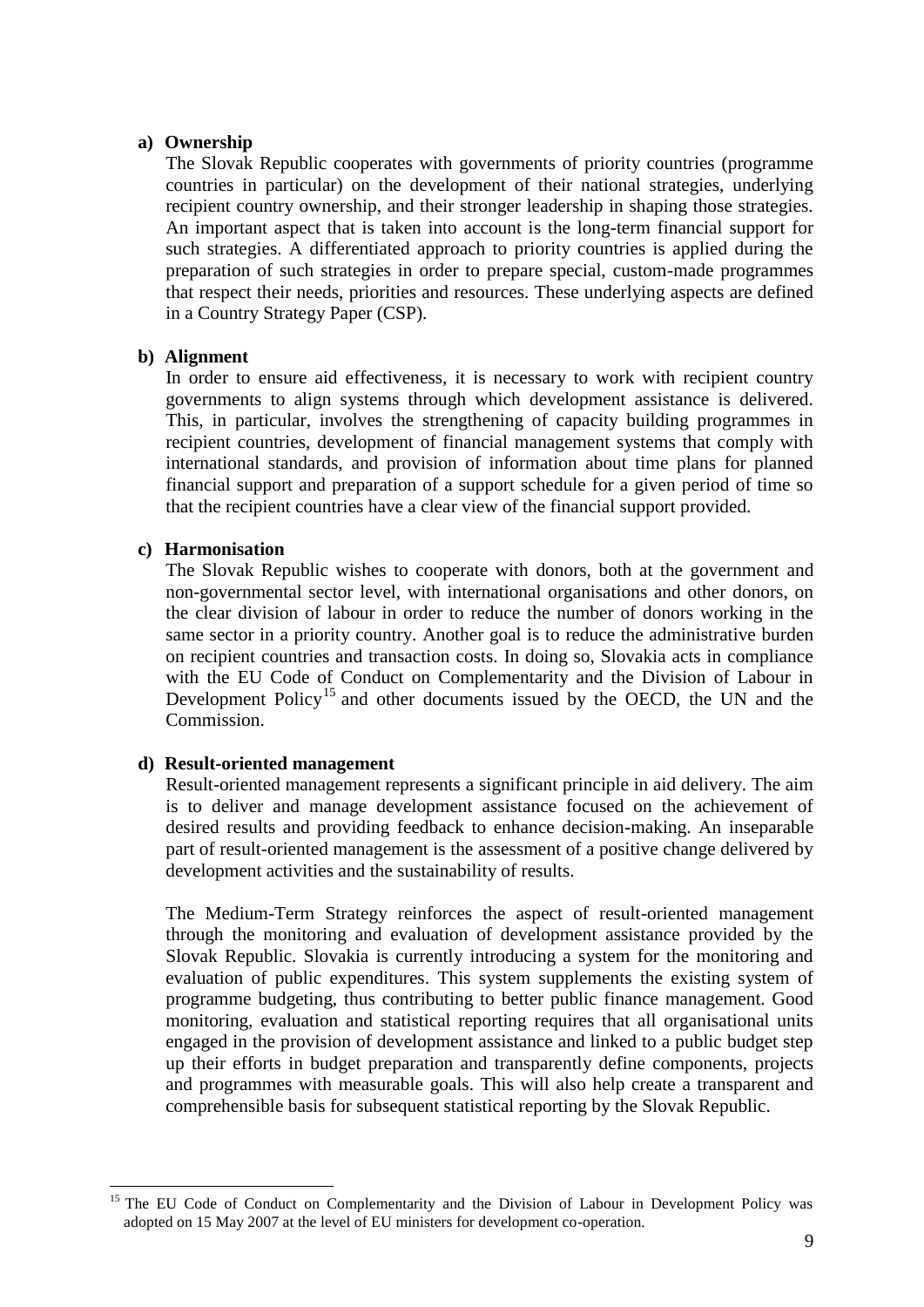The public expenditure monitoring and evaluation system is complemented with an emerging system for the monitoring and evaluation of development assistance provided by Slovakia. This system should be applied and improve consistently, based on Slovakia"s own experiences, as well as on information and recommendations gained from the DAC-OECD or other major donors.

It is necessary to improve reporting on development expenditures in line with DAC-OECD requirements. The proper programming, evaluation and monitoring will simplify and unify the collection of information necessary for statistical reporting on development assistance.

### **e) Mutual accountability and transparency**

The Slovak Republic implements its general government budget in compliance with a three-year budget planning process. Financial resources earmarked for development assistance from public funds are planned on a three-year basis in budgetary chapters of individual government authorities and agencies, which enhances the predictability of development assistance funding and enables the priority countries, programme countries in particular, to reckon in advance with the aid provided and include it among their priorities in accordance with Country Strategy Papers. This strengthens mutual accountability and transparency in the use of funds earmarked for development assistance.

**2. The second basic rule** of Slovak official development assistance is **coherence for**  development policy<sup>16</sup>, meaning strengthening the coherence of Slovak development policy with the country"s priorities in foreign, security, economic and migration policies. At the same time, it is necessary to boost the link and coherence between bilateral, trilateral, multilateral and humanitarian aid (namely in terms of territorial, sectoral and other priorities of Slovak development assistance specified in the Medium-Term Strategy and national ODA programmes for particular years) in order to make use of their possible synergies.

At the EU level, Slovakia also intends to promote strengthening the coherence among EU external policy instruments and the coherence between the EU"s development policy and other Community policies at the meetings of the Council of the EU working groups/parties and Commission bodies.

**3. The third basic rule** is **the flexibility** of the mechanism for the provision of official development assistance. This flexibility is necessary in order to appropriately respond to the needs and changes in developing countries, in particular with respect to the provision of humanitarian aid, and to topical global challenges, as well as to better target and improve the effectiveness, impact and sustainability of Slovak development assistance efforts.

For the purpose of a more flexible delivery of Slovak development assistance, decisions on solving a pressing development or humanitarian problem are adopted by the Foreign Affairs Minister. To that effect, national ODA programmes contain special (budgetary) items that enable the Foreign Affairs Minister to promptly respond to humanitarian crises $17$  and pressing development challenges.

<u>.</u>

<sup>&</sup>lt;sup>16</sup> Pursuant to  $\S7(1)(e)$  of Act No. 617/2007 Coll.

<sup>&</sup>lt;sup>17</sup> Humanitarian aid item was already included in the 2007 National Programme and the 2008 National Programme.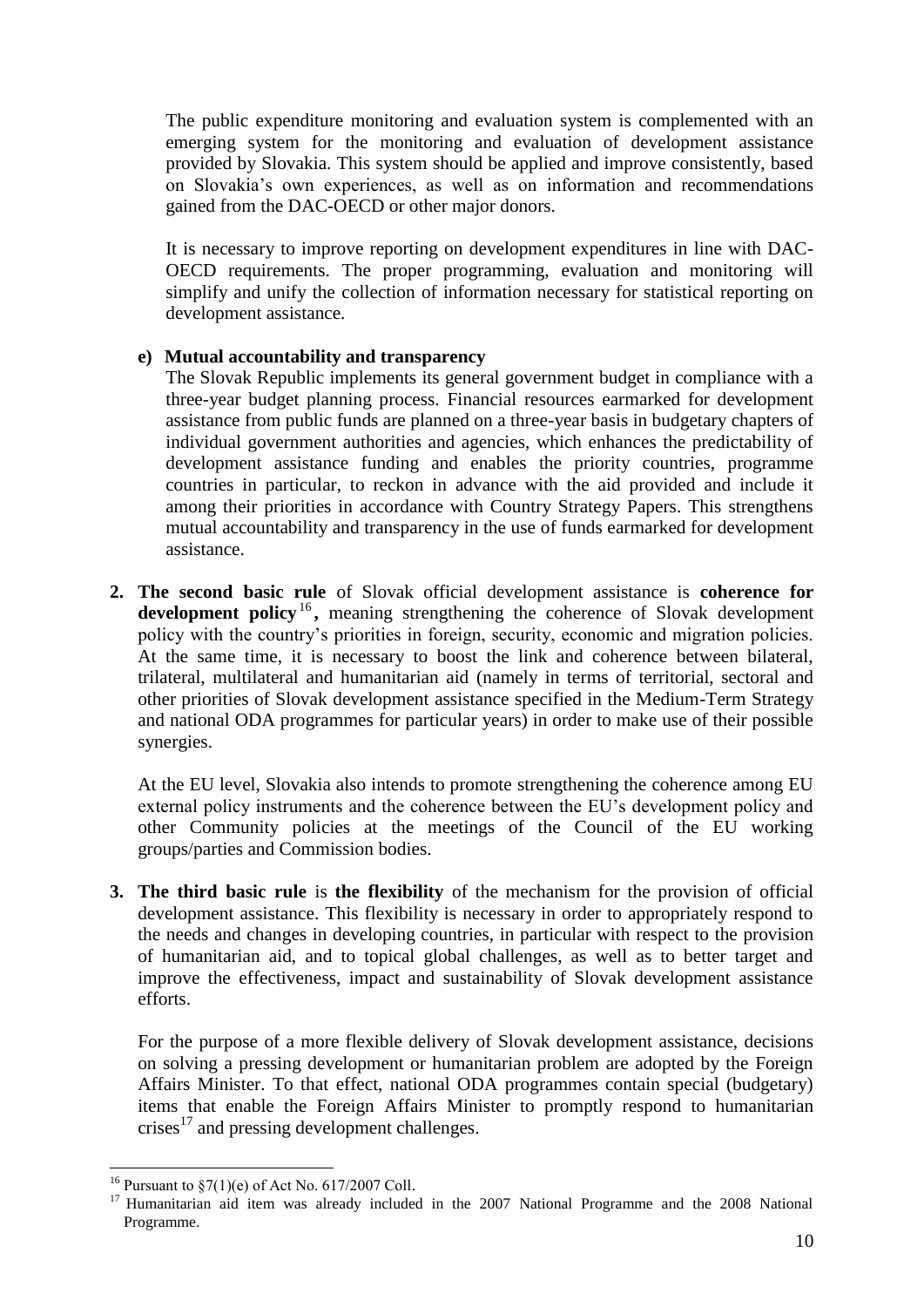A DAC mini-Peer Review is a good way to obtain information on the effectiveness of the Slovak official development assistance system. Slovakia plans to apply for a mini-Peer Review, which could be performed in 2010.

### **Implementation of the Medium-Term Strategy**

The Medium-Term Strategy is implemented and its objectives are pursued through one-year national ODA programmes. As defined by the ODA Act, a national programme is a programming document that builds on the Medium-Term Strategy objectives and specifies in more detail the focus of Slovak development assistance and its financial framework for a given year. In addition, it accommodates the current needs of recipient countries and humanitarian aid needs.

A national ODA programme defines measurable task indicators for individual types of development assistance, which are used in the evaluation of the accomplishment of the objectives set out under the Medium-Term Strategy.

### **Forms of development assistance funding**

In order to accomplish the Medium-Term Strategy objectives, the Slovak Republic will employ all forms of funding in compliance with the ODA Act through international organisations, international financial institutions, contributions to the EU budget and European Development Fund, establishment of trust funds, provision of project and programme aid as well as other means for the simplest and most effective implementation of activities and accomplishment of set objectives in compliance with international documents to which Slovakia has acceded or will accede.

During a five-year period defined in the Medium-Term Strategy, the established Agencyoperated system of calls for project proposals for priority countries and sectors will be supplemented with a more flexible way of utilising Slovak development assistance funds through public contracts. Public contracts are announced for recipient countries that have their Country Strategy Papers prepared in line with the Medium-Term Strategy and national ODA programmes for the relevant year.

If new financial (innovative) instruments become available, which Slovakia has not used before but wishes to use, or if it decides to provide development assistance by establishing a financial institution to provide risk capital, the use of such instruments is conditioned upon their effectiveness and compliance with Slovak development policy and the Medium-Term Strategy.

Well-functioning domestic and international trade is crucial to the development of any country, as it helps improve citizens" living standards and welfare and, at the same time, safeguards sustainable development of the country. Slovakia endorses the building of infrastructure related to trading and production capacities of recipient countries, which is necessary for their effective engagement in international trade in goods and services, through investments and technical assistance provided to priority countries under the "Aid for Trade" initiative.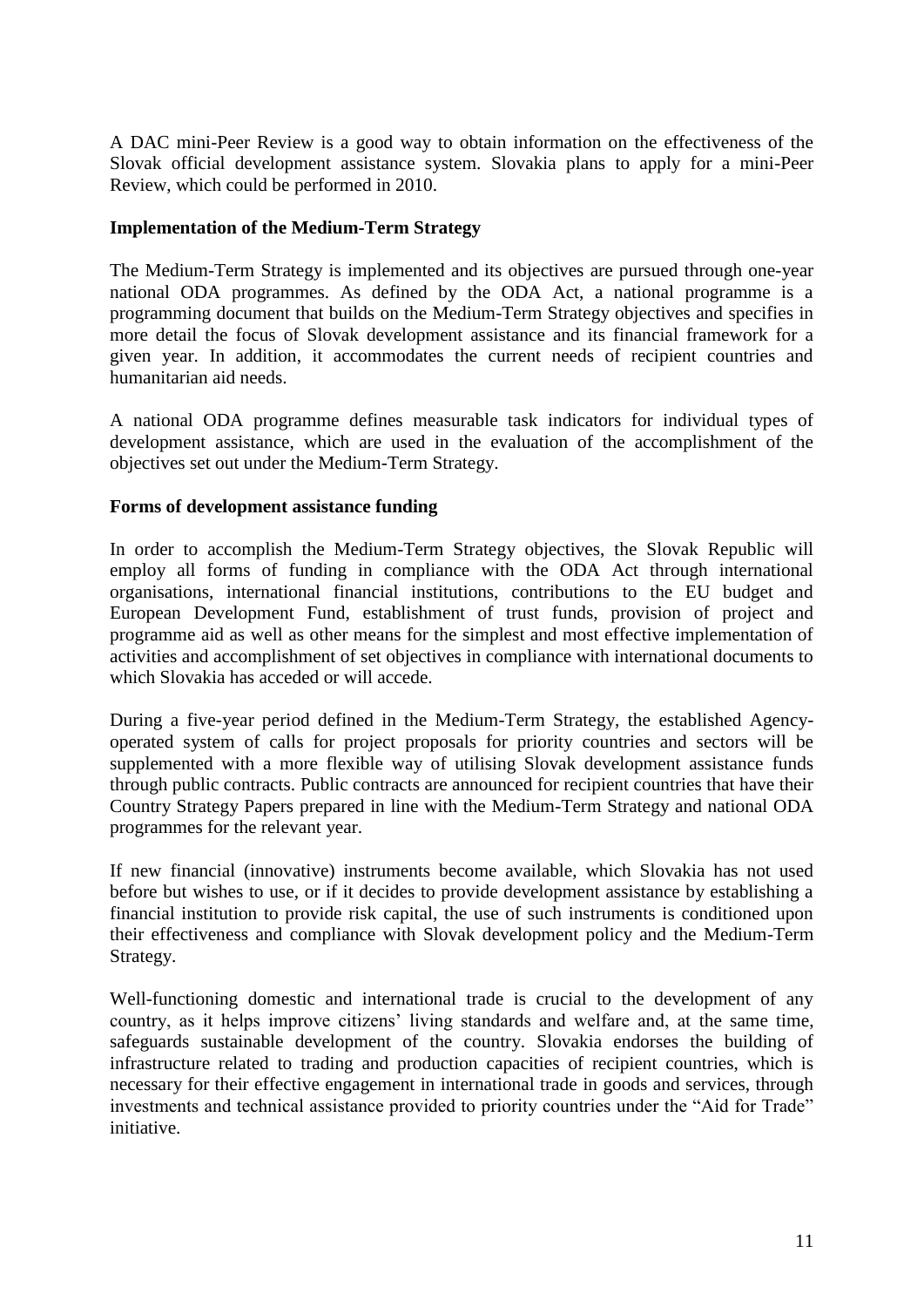## **III. BILATERAL DEVELOPMENT ASSISTANCE**

## **1. Bilateral Development Assistance Provided by Slovakia**

Under Act No. 617/2007 Coll., bilateral development assistance means in particular development programmes, development projects and donations provided by the Slovak Republic for a priority country.

After 2003, bilateral ODA projects were performed by government agencies and local authorities, Slovak non-governmental organisations and businesses<sup>18</sup>.

After 2003, Slovak development assistance was curtailed by limited capacities (The Ministry of Foreign Affairs of the Slovak Republic, Agency, and aid implementers), the low and stagnating volume of funds available for bilateral development assistance, and the need to concentrate development assistance activities in order to increase their effectiveness.

In light of the experience gained by the Ministry of Foreign Affairs of the Slovak Republic, Agency, and Slovak diplomatic missions, the Ministry arrived at the conclusion that more narrowly focused activities had been more effective, resulting in a stronger impact of development projects, better visibility of aid, and full utilisation of their synergies.

The current Medium-Term Strategy takes the narrower territorial and sectoral focus, as defined in the 2003-2008 Medium-Term Strategy, even further.

### **2. Territorial and Sectoral Priorities of Bilateral and Trilateral Development Assistance for the years 2009-2013**

Slovakia"s comparative advantages as a new donor, including mainly its experiences with the transition to democracy and market economy backed by its knowledge of the territory of priority countries, represent the most notable added value that Slovakia may bring to the donor community. Slovakia has only limited financial and human resources for development assistance at its disposal. Therefore, it needs to specialise and concentrate its development assistance on a limited number of countries and sectors. In order to meet its international commitments and perform in an effective and visible way in the programme and project countries to which Slovakia provides official development assistance, it is also necessary to increase the volume of funds earmarked for bilateral assistance under the Foreign Affairs Ministry"s budgetary chapter.

### **Territorial Priorities of Slovak Development Assistance**

Priority countries were selected using the following criteria:

## **1. Political and economic criteria:**

- coherence with Slovak and EU foreign policy;
- **possibilities to utilise comparative advantages and potential of Slovak ODA;**
- Slovakia"s economic activities (quality of economic cooperation, or its potential).

<sup>&</sup>lt;u>.</u> <sup>18</sup> The result is more than 223 development projects worth over SKK 775 million implemented from 2004 to 2007. More information about Slovak Aid projects is available at [www.slovakaid.sk.](http://www.slovakaid.sk/)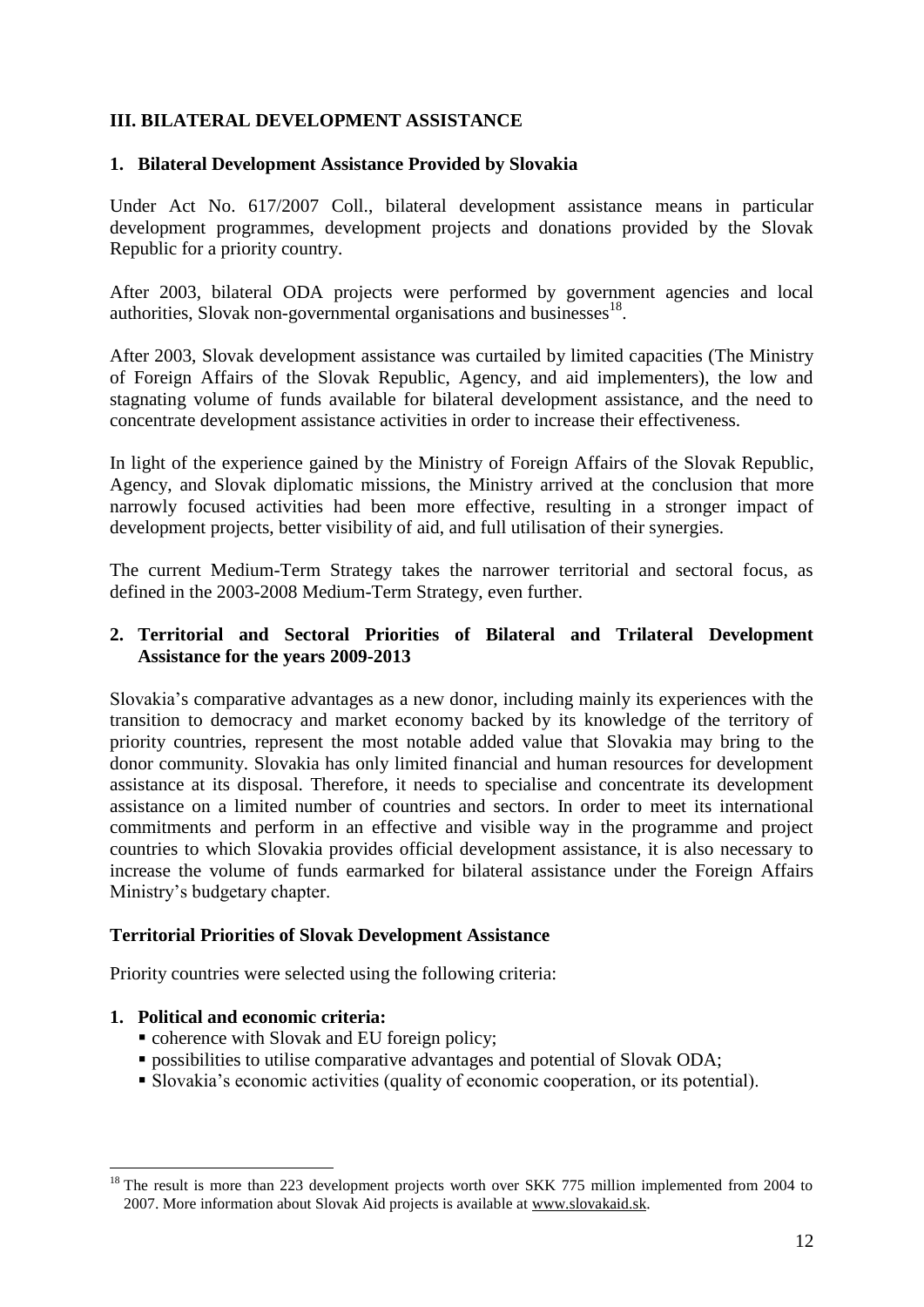## **2. Development criteria, including criteria for allocation of resources based on needs and performance\*:**

- level of social, economic and political development (Human Development Index HDI\*\*, accomplishment of MDGs – based on data provided by the UN and the  $OECD***$ ):
- urgency for assistance (based on needs identified in documents prepared by international organisations, in national strategies and CSPs);
- **progress made in country's development and reforms taken to improve social, economic** and political development, and progress made in the utilisation of funds provided under development assistance;
- coordination of development efforts with other donors and availability of complementary financial resources for Slovak projects from other donors (possibilities of trilateral cooperation).

## **3. Logistical and practical criteria:**

- existence of a Slovak diplomatic mission and its technical and human capacities that may be used in order to promote Slovak development projects in a given country (selection, monitoring, evaluation);
- existing activities and experiences of Slovak actors private companies, governmental agencies and local authorities, NGOs, experts, historical bonds between that country and Slovakia, existing cooperation;
- conditions or obstacles for ODA (degree of democracy, security situation, economic and political stability, legislative conditions, quality of governance, level of corruption), experiences by Slovak Aid and other donors with effective ODA utilisation.

## **4. Success and Effectiveness of Slovak Development Assistance Provided So Far**

Impact and sustainability assessment; number of submitted and approved projects and the volume of aid for Slovakia"s priority countries in the 2003-2008 period; assessment of estimated success rate and potential of Slovak development assistance projects for any new priority countries.

Based on the aforementioned criteria, similar to those included in the Medium-Term Strategy for the years 2003-2008, the following indicative list of priority countries was prepared and approved by the Foreign Affairs Ministry"s senior officials in October 2008.

### **The programme countries under the Medium-Term Strategy are** Afghanistan, Kenya and Serbia.

**The project countries under the Medium-Term Strategy are** Albania, Belarus, Bosnia and Herzegovina, Montenegro, Ethiopia, Georgia, Kazakhstan, Kyrgyzstan, Macedonia (FYR), Moldova, Mongolia, Sudan, Tajikistan, Ukraine, Uzbekistan and Vietnam.

The priority countries are listed as **programme and project** countries pursuant to Act No. 617/2007 Coll.<sup>19</sup> Pursuant to the OAD Act, a recipient country<sup>20</sup> is a country recognised by

<sup>\*</sup> The needs criteria include population, income per capita and the extent of poverty, income distribution and the level of social development. The performance criteria include political, economic and social progress, progress in good governance and the effective use of aid, and in particular the way a country uses scarce resources for development, beginning with its own resources.

<sup>\*\*</sup>Human Development Index (HDI) is a figure that helps to compare poverty, literacy, educational attainment, life expectancy, birth rate and other factors for countries worldwide, developed by the UN. It is a standard means of measuring human development.

<sup>\*\*\*</sup> The DAC-OECD list of developing countries.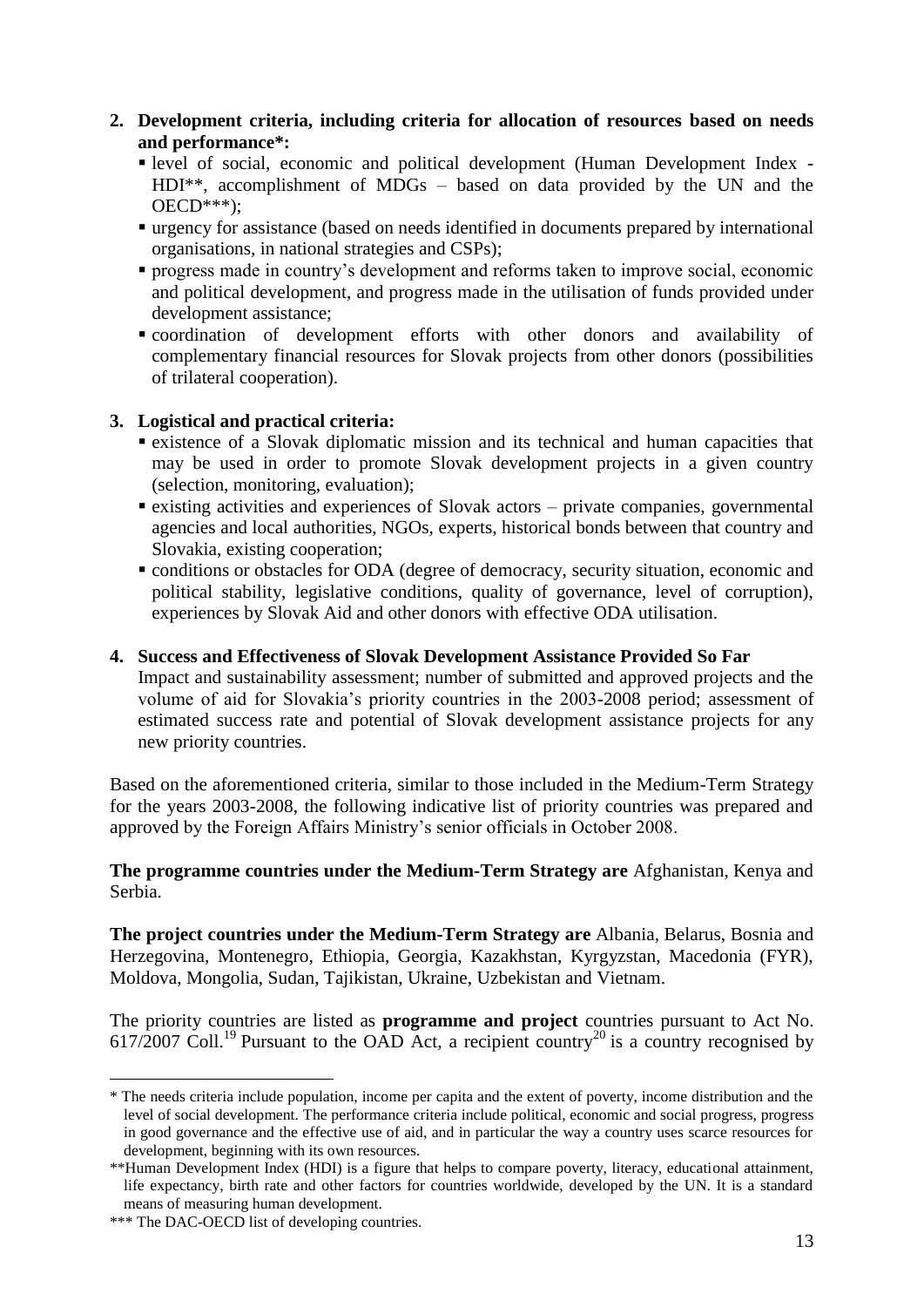the DAC-OECD as a developing country and included on the list of programme and project countries of the Slovak Republic under the Medium-Term Strategy or based on a decision adopted by the Slovak Government.

Act No. 617/2007 Coll. also includes definitions of a development programme and a development project $^{21}$ .

Development assistance is provided to the programme countries on a longer term basis and with a larger amount of financial resources. The Ministry of Foreign Affairs of the Slovak Republic will make sure that national ODA programmes include a substantially larger indicative amount of funds earmarked for a programme country than for a project country.

Any changes within country categories are made through national programmes approved by the Government. Taking into account Slovak foreign-policy priorities, the volume of Slovak development assistance will be gradually reduced in those countries that make major progress in their EU accession process (acceding countries). Slovakia will stop development assistance for those developing countries that cease to be developing countries pursuant to the guidelines of the DAC-OECD.

Slovak bilateral development assistance will be provided on three continents: Europe, Asia and in the countries of Sub-Saharan Africa. Slovak development assistance projects will be implemented in four regions: five Western Balkans countries, three Eastern European countries, eight Asian and Caucasian countries, and three Eastern African countries.

## **Sectoral Priorities of Slovak Development Assistance**

The 2003-2008 Medium-Term Strategy defined the following sectoral priorities:

- building of democratic institutions and market environment;
- infrastructure (including social infrastructure);
- rural landscaping, environmental protection, agriculture, food security and utilisation of mineral resources.

Specific sectoral priorities were defined for programme countries (Montenegro, Serbia):

- development of civic society, social revitalisation and regional development;
- local infrastructure reconstruction and development;
- assistance with integration into international bodies and organisations.

The Medium-Term Strategy pursues an approach of a narrower sectoral focus.

The basic principle behind the sectoral focus is to specialise in selected sectors and activities. It should help to better align Slovak development assistance potential with the needs of aid beneficiaries, as well as with activities performed by other donors in the same field. The aim is to avoid dissipation of resources and to concentrate on selected sectors where Slovakia has more potential and advantages compared to other donors.

 $\overline{a}$ 

<sup>&</sup>lt;sup>19</sup> Pursuant to  $\S2(b)$  of Act No. 617/2007 Coll.

<sup>&</sup>lt;sup>20</sup> Pursuant to  $\S$ 2(b) of Act No. 617/2007 Coll.

<sup>&</sup>lt;sup>21</sup> Pursuant to §2 of Act No. 617/2007 Coll., a development programme is a coherent set of short- and mediumterm development objectives focused on the sustainable improvement of conditions of persons or groups of persons in a recipient country; a development project is a detailed, in terms of its content and form, plan of official development assistance activities in a recipient country.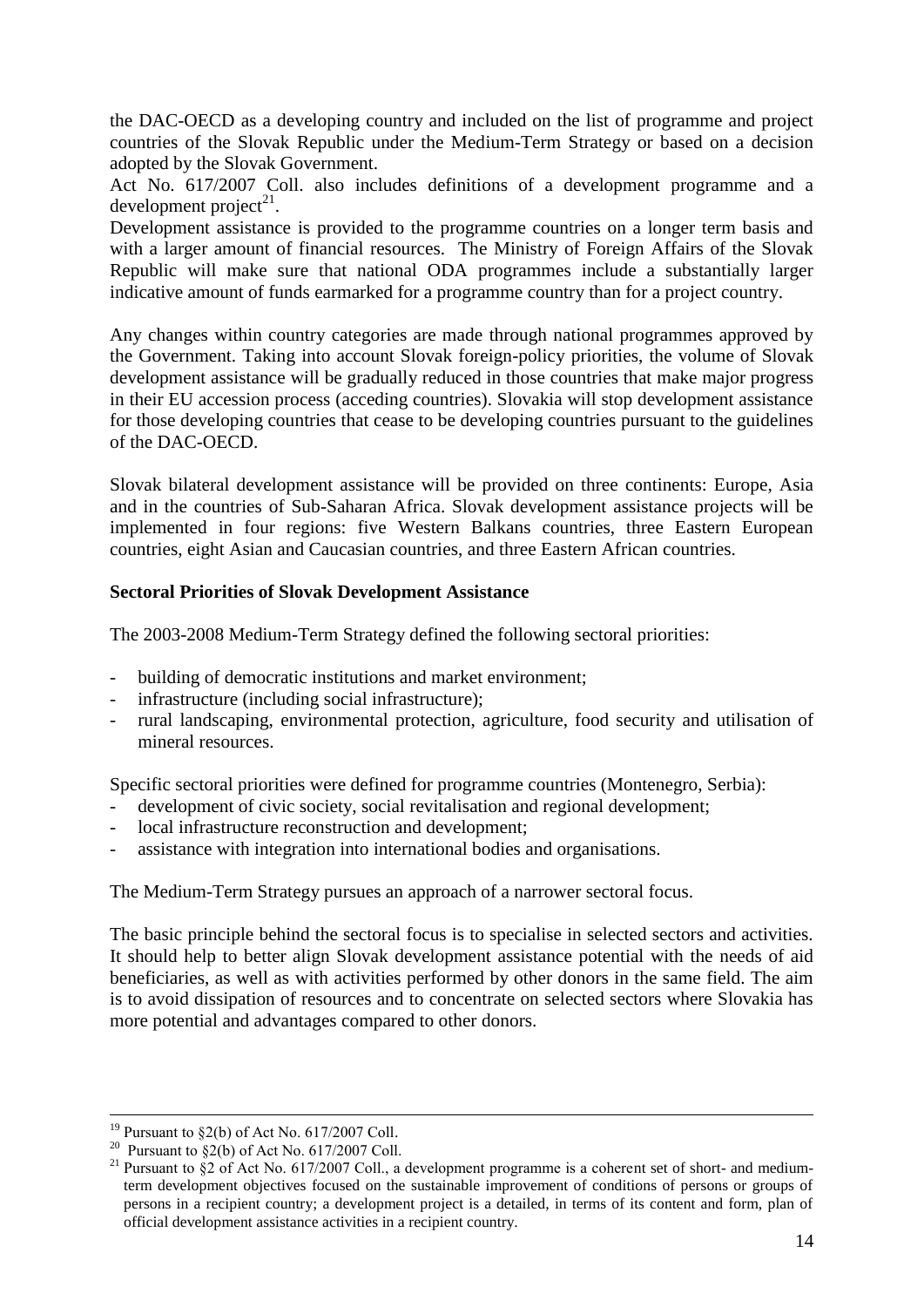Pursuant to Act No. 617/2007 Coll.<sup>22</sup>, the following choice of four sectoral priorities for Slovak development assistance should primarily facilitate sustainable development (economic, social and environmental) of developing countries.

## **A. Building of democratic institutions, the rule of law, civic society and peace**

Slovakia remains prepared and willing to share its transformational experiences and knowledge of the reform process in key sectors such as democratisation, the building of the rule of law, civic society development, promotion of good governance, and/or security sector reform<sup>23</sup>. The Slovak Republic has also numerous experiences with peace keeping operations led by the UN or other international organisations; therefore, it can provide, for example, mediation programmes and/or mine-clearing works.

**B. Social development** – health sector, aid to persons with disabilities, awareness-raising, prevention and treatment of infectious and epidemic diseases (HIV/AIDS in particular), child and adult education programmes, social services, and drug prevention. Slovakia can also share its experience with health sector transformation and social reforms.

### **C. Economic development, building of market environment, strengthening of macroeconomic environment, public finance management, support to small and medium-sized enterprises**

Slovakia will share its experience with and knowledge of economic reforms. It mainly concerns development of a market economy, public finance reform, trade policy reforms, creation of a business environment, including support to employment growth and support to small and medium-sized enterprises, for example through micro-loans, changes in ownership structures, as well as other public sector reforms.

### **D. Infrastructure development with a positive impact on sustainable development and environmental protection**

Based on an analysis of the needs of priority countries and Slovakia"s capacities in relevant priority sectors, Slovakia will support the building of trade-related economic infrastructure (transport and logistics infrastructure, communication infrastructure, energy production and distribution), the building of production capacities (industry, agriculture, mining and quarrying, tourism), sewerage systems, wastewater and water treatment plants, waste management policies, ecological technologies, projects and engineering services in drinking water supply and landscaping, environmental protection, agriculture, food security, and utilisation of mineral resources.

A strategy for the implementation of Slovak development assistance in a programme and/or project country will define two sector-specific priorities (and one more complementary priority/sector, as the case may be), including appropriate indicators. Narrower sectoral priorities may be defined under national ODA programmes for all priority countries, if necessary.

<sup>1</sup> <sup>22</sup> Pursuant to §4 - 'Official development assistance goals' of Act No. 617/2007 Coll.

<sup>&</sup>lt;sup>23</sup> For example, through support to local non-governmental organisations, activating local communities, regional development, human rights advocacy activities, volunteer programmes, good governance programmes for state and local administration.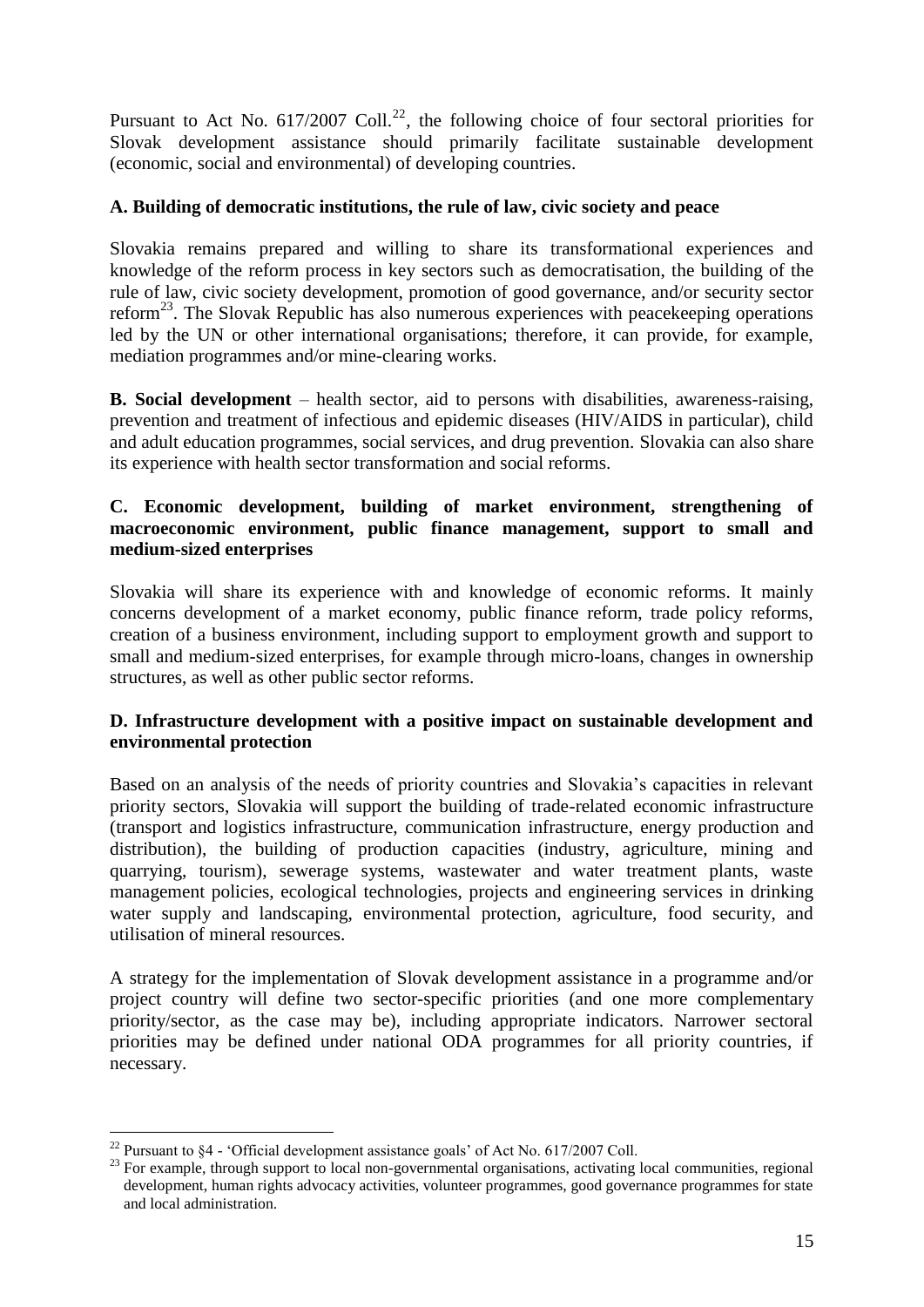## **3. Tasks**

- prepare Country Strategy Papers (CSPs) for Afghanistan, Kenya and Serbia;
- **Per prepare development assistance agreements with selected priority countries;**
- define sector-specific priorities for priority countries under national ODA programmes;
- review possibilities for individual announcement of calls for project proposals for priority countries by sectors and actors (governmental agencies, local authorities, Slovak non-governmental organisations, and businesses);
- engage Slovak diplomatic missions in the provision and monitoring of bilateral development assistance projects;
- engage Slovak diplomatic missions in priority countries in the provision and monitoring of micro-grant projects.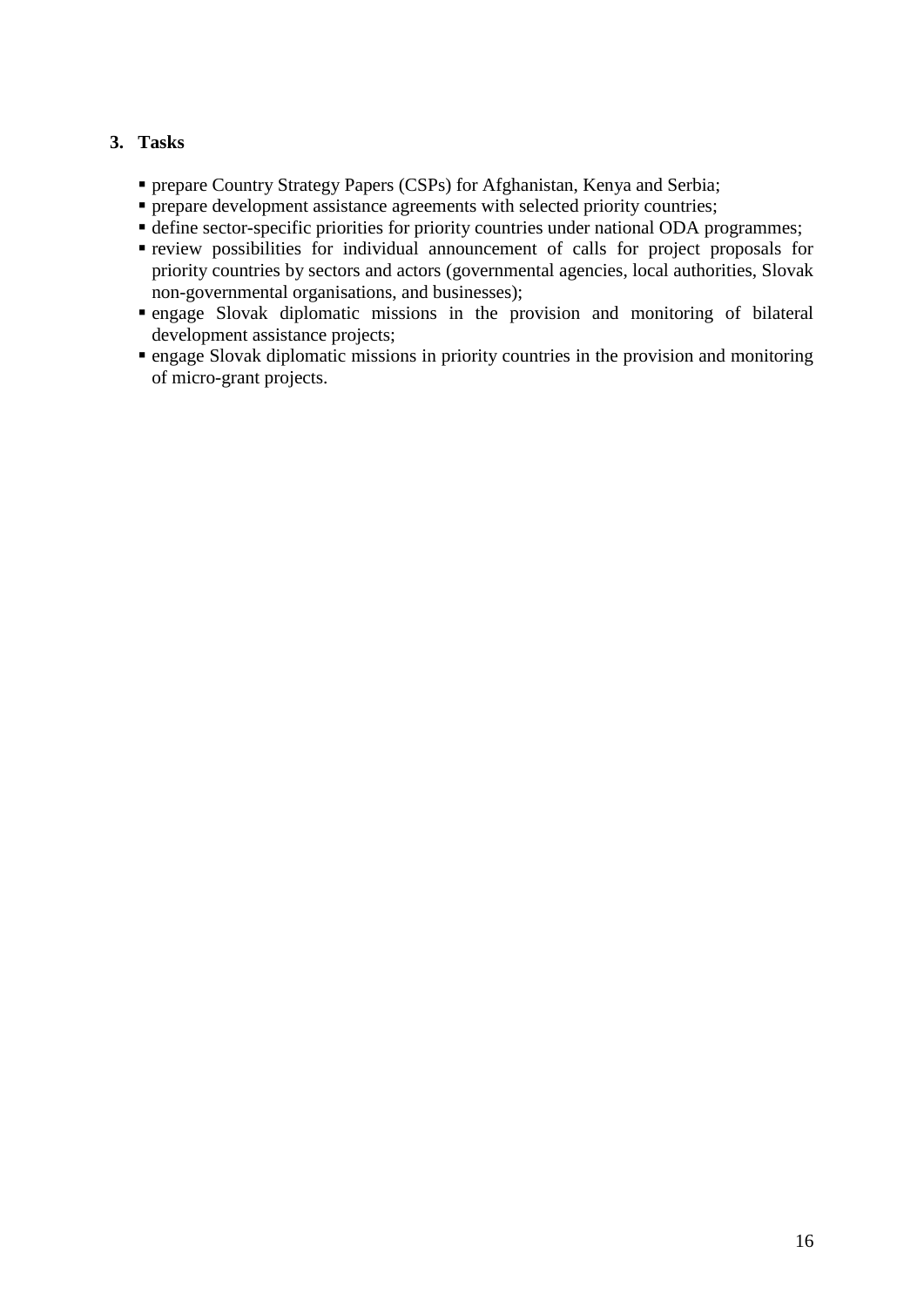## **IV. TRILATERAL DEVELOPMENT ASSISTANCE**

## **1. Trilateral Development Assistance Provided by Slovakia**

As defined by Act No. 617/2007 Coll., trilateral development assistance means participation in development programmes and development projects implemented in a recipient country cofinanced by the Slovak Republic and other donor countries. This type of assistance is provided in compliance with territorial and sectoral priorities of Slovak bilateral development assistance for the years 2009-2013.

Pursuant to the provisions of the Paris Declaration, the Accra Agenda for Action and the EU Code of Conduct on Complementarity and the Division of Labour in Development Policy, coordinated donor efforts and cooperation with other donors are among crucial requirements for a successful operation in a developing country.

Cooperation with more experienced traditional donors is a great opportunity for Slovak development assistance sector and Slovak ODA stakeholders to build their own capacities and learn from those donors.

Slovakia"s major trilateral official development assistance partners include mainly EU Members States.

## **2. Territorial and Sectoral Priorities of Trilateral Development Assistance for the years 2009-2013**

As a follow-up to the results achieved in cooperation with the Austrian Development Agency (ADA), new cooperation modalities will be defined for the 2009-2013 period<sup>24</sup>.

Slovakia will implement other trilateral partnerships in cooperation with more experienced donors with a specific expertise in a relevant region, e.g., Africa, in deployment of volunteers, or where Slovakia is able to offer its specific expertise and knowledge of a given country (e.g., trilateral cooperation in Ukraine, the Western Balkans).

## **Forms of trilateral cooperation:**

a) support to joint projects in priority countries;

b) capacity building of stakeholders engaged in development cooperation;

c) promotion of a development policy dialogue both on the governmental and nongovernmental level;

d) support to cooperation on the governmental, parliamentary and non-governmental level.

## **3. Tasks**

- $\bullet$  continue with trilateral cooperation with the Austrian Development Agency ADA;
- organise joint programmes and consultations between the ADA and Agency;
- increase the number of development projects implemented by Slovak stakeholders, cofinanced by the ADA;
- identify strategic partners for trilateral cooperation;

 $^{24}$  On 21 January 2009, a Memorandum of Understanding for 2009-2011 was signed between the Slovak Agency for International Development Cooperation and the Austrian Development Agency (ADA).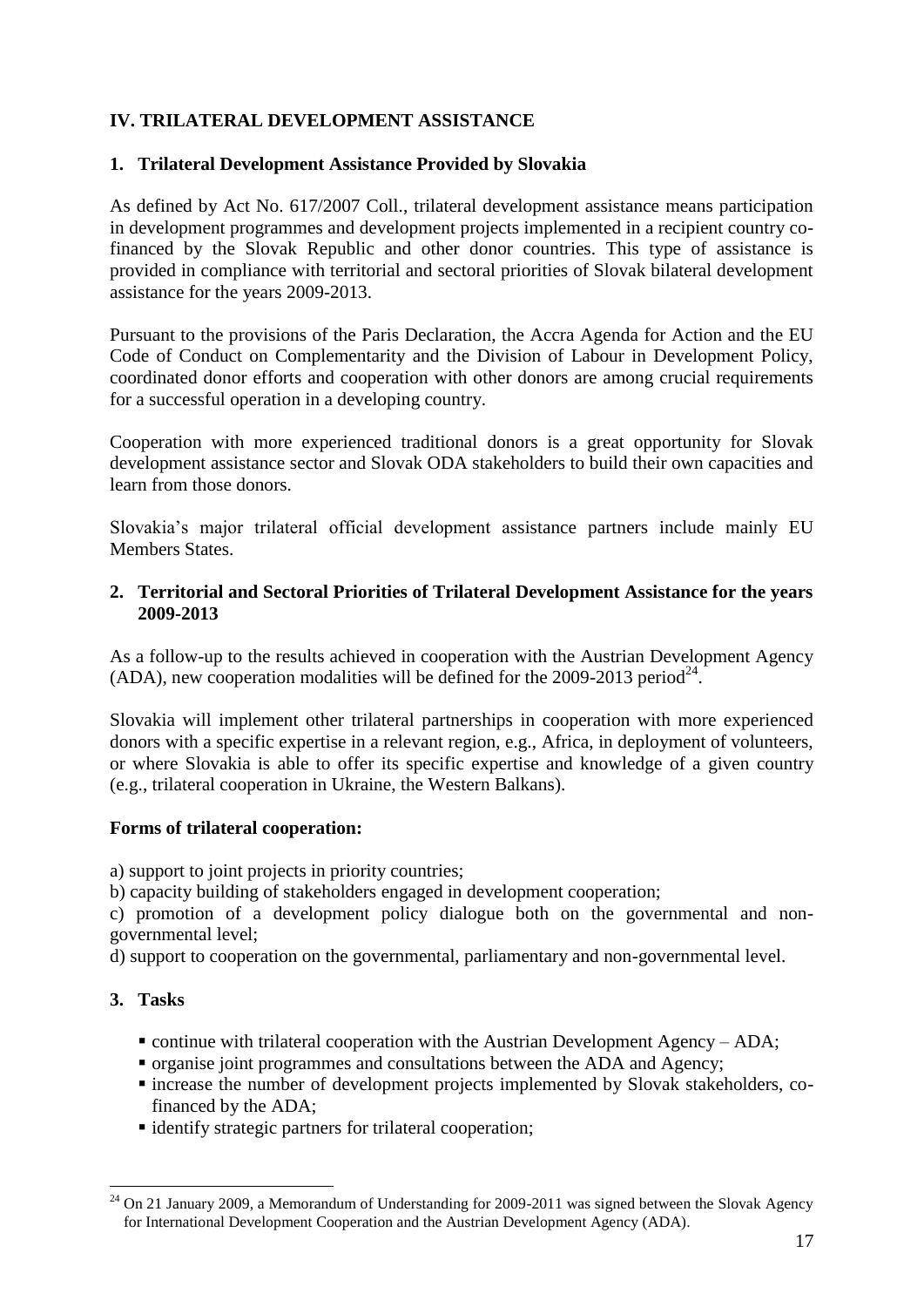- continue with trilateral cooperation with development agencies with which Slovakia cooperated in the past and establish new contacts with other development agencies and/or donors;
- increase the number of joint programmes and projects performed in trilateral cooperation;
- $\blacksquare$  jointly monitor trilateral development projects;
- encourage development cooperation with V4 countries.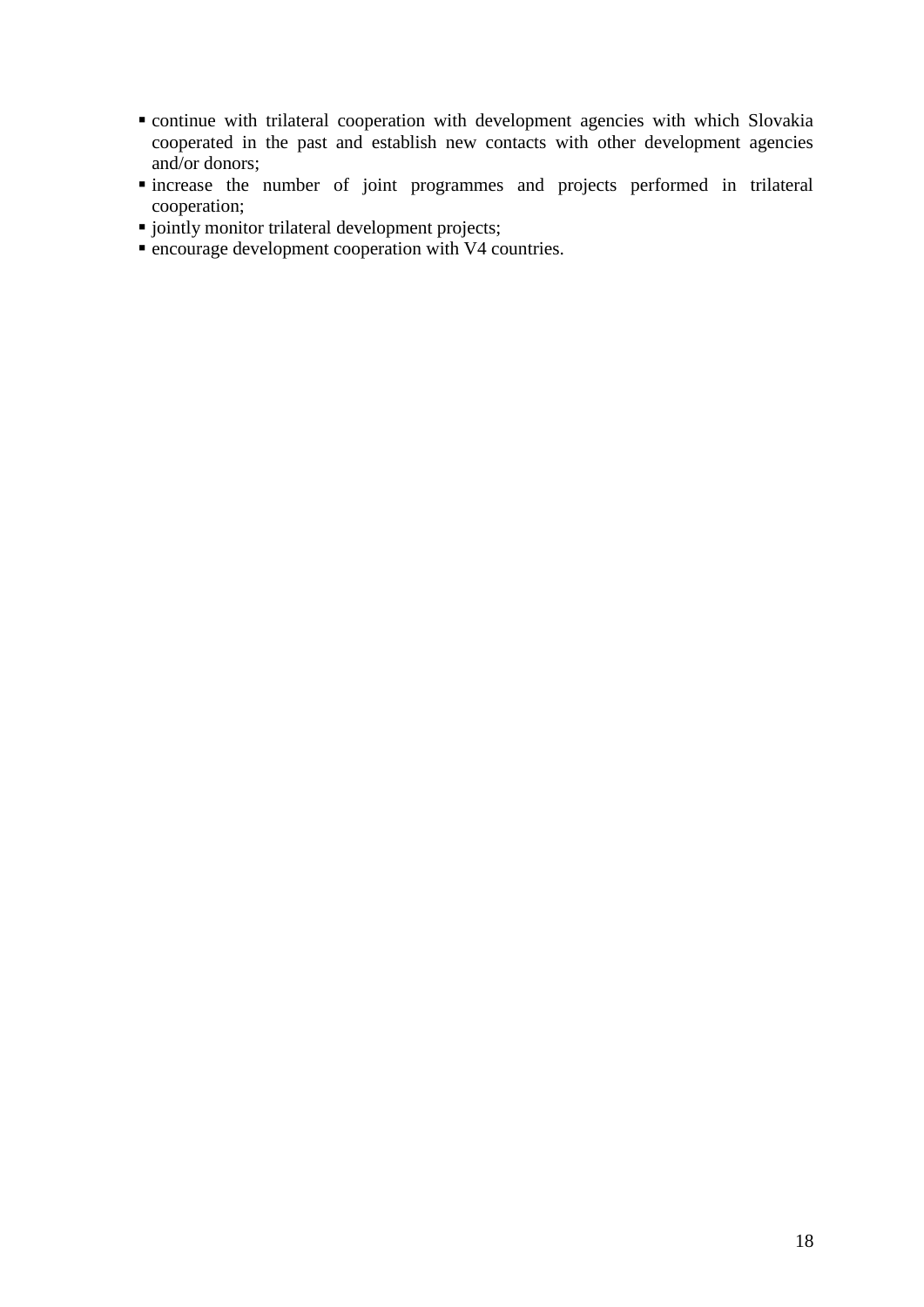## **V. MULTILATERAL DEVELOPMENT ASSISTANCE**

### **1. Multilateral Development Assistance Provided by Slovakia**

Pursuant to Act No. 617/2007 Coll., multilateral development assistance means development programmes and development projects financed by the Slovak Republic, performed by an international organisation, and contributions paid by Slovakia to international organisations to be spent on their development programmes and development projects.

Slovakia provides multilateral development assistance primarily through multilateral organisations and institutions, the United Nations System, the World Bank Group, the European Commission, and the European Bank for Reconstruction and Development in particular.

### **World Trade Organization (WTO)**

In 2002, the WTO members approved, as part of the Doha Development Agenda, establishment of a so-called Global Trust Fund (GTF) in order to raise funds in excess of regular membership contributions to the WTO to fund yearly trade-related technical assistance plans for developing and least-developed countries, as well as for countries with transition economies. Contributions to the GTF are paid on a voluntary basis. Slovakia made the first contribution to the GTF in 2008 and will make further contributions in line with the EU"s Aid for Trade Strategy and its own Medium-Term Strategy.

### **United Nations System**

Slovakia considers expert bodies, funds and programmes of the UN System an important international instrument for the promotion of economic and social development in the world. The UN embodies international energy, resources and expertise to support the accomplishment of the global development agenda, which may be utilised for effective cooperation.

Slovakia is resolved to continue actively cooperating with UN System organisations, especially with its specialised agencies such as the United Nations Development Fund (UNDF) that plays a pivotal role in coordinating efforts under the UN development agenda, the United Nations Industrial Development Organisation (UNIDO), with which Slovakia has signed an agreement on cooperation, the United Nations Children"s Fund (UNICEF) which focuses on problems of children with respect to health, education and protection of children"s rights, the Food and Agriculture Organisation (FAO), the World Food Programme (WFP) and other specialised agencies with which Slovakia has signed agreements on cooperation, or to which it may decide to provide financial contributions based on the criteria for development aid effectiveness.

## **World Bank Group**

Upon its graduation from the World Bank, Slovakia joined the group of countries with an advanced economy and was granted the status of a development aid donor. In light of its new status, Slovakia should enter a more advanced partnership level. To that account, Slovakia made a pledge to the  $15<sup>th</sup>$  replenishment of the International Development Association (IDA) resources for 2009-2011. Slovakia is expected to participate in future IDA replenishments as well. Also, it will consider establishing trust funds with the World Bank. Demand for services supplied by consultancy agencies and Slovak experts is expected to increase, and they will participate in projects financed by the World Bank.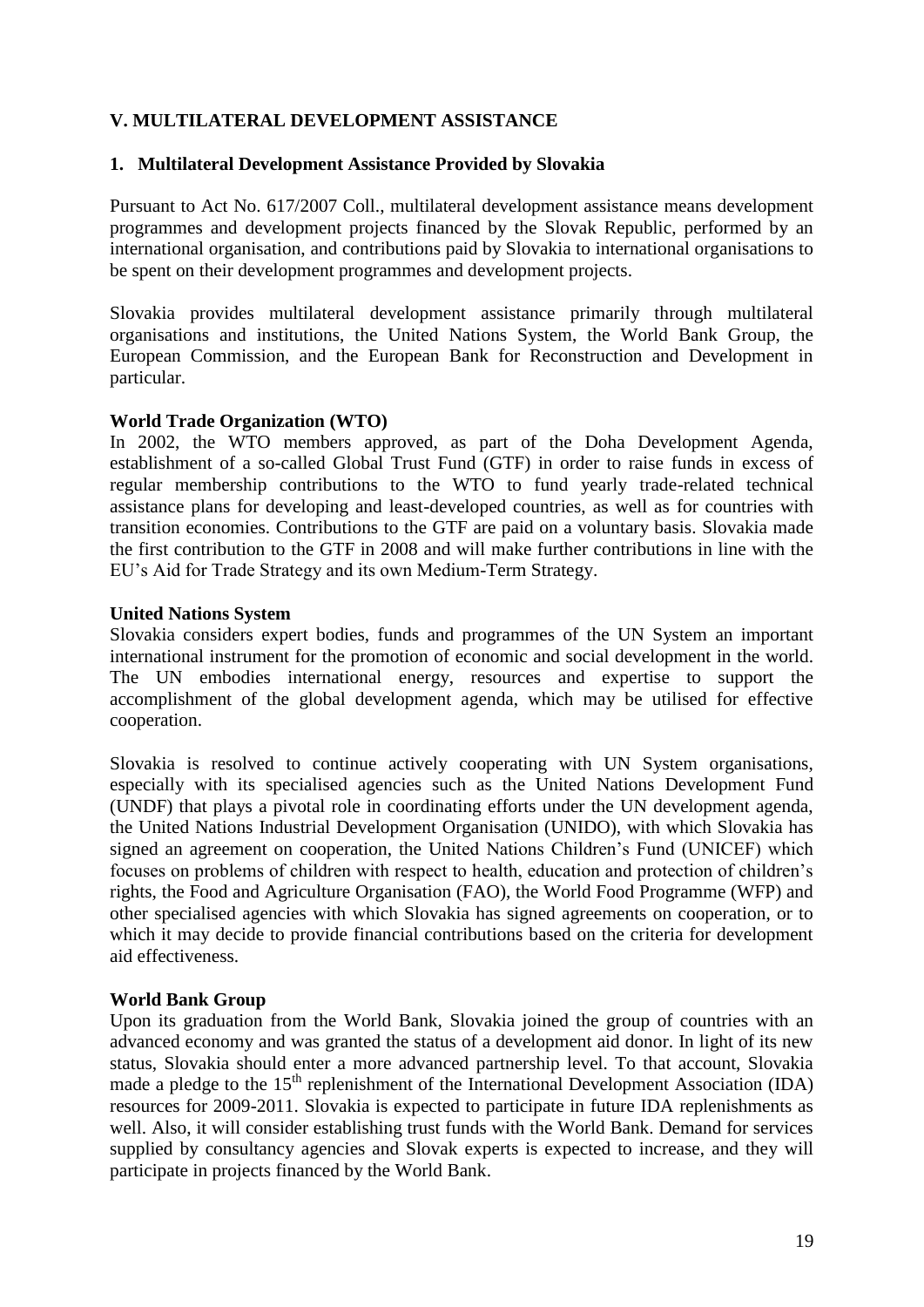### **International Monetary Fund**

As in the past, Slovakia will also participate in the IMF"s Multilateral Debt Relief Initiative (MDRI).

### **European Commission**

Being an EU Member State, Slovakia makes contributions to the European Commission"s budget in the form of yearly determined percentages and participates, through the Commission, in the funding of EU development assistance activities. In addition, as a regular member of the 10th European Development Fund (EDF) for the support of African, Caribbean and Pacific states, Slovakia participates in the EDF"s financing.

Member States may increase financial resources for development assistance in the form of an additional contribution to the European Development Fund; such resources are included in annual action plans and make the Member State"s contribution visible.

### **European Investment Bank**

Pursuant to the Internal Agreement between the Representatives of the Governments of the Member States and in accordance with the Partnership Agreement between the members of the African, Caribbean and Pacific Group of States and the European Community on the provision of financial aid to overseas countries and territories, the Slovak Republic, as an EIB member, will provide a guarantee in proportion to its share in the EIB's capital and will act, along with other EIB"s shareholders, as a guarantor of all financial obligations incurred by debtors under agreements signed with the Bank on loans provided from the EIB's own resources. In cases where Slovakia makes a payment to the EIB based on the application of guarantees, the contribution is recognised as development assistance.

### **European Bank for Reconstruction and Development**

The European Bank for Reconstruction and Development (EBRD) is an international financial institution established under the Agreement establishing the EBRD. Its mission is to support CEE countries and countries of the former Soviet Union committed to the principles of democracy and pluralism in developing market-oriented economies. Slovakia is soon expected to graduate from the EBRD"s financing to be granted a donor status.

A proposal to set up a Fund for the Western Balkans was approved at an Annual Meeting of the EBRD"s Board of Governors. The Fund focuses on Western Balkan countries with the purpose of mitigating disparities between those countries and their more advanced neighbours. Slovakia is a Fund member and financial contributor.

Based on its active cooperation with the EBRD, Slovakia plans to set up a special technical assistance fund of the Slovak Republic. The fund will exclusively concentrate on supporting activities performed by Slovak actors in order to aid transforming Eastern European and Central Asian countries in their transition to a market economy, with the emphasis put on support for the private sector.

### **Organization for Security and Cooperation in Europe**

Slovakia will continue financing deployment of Slovak observers in OSCE"s election monitoring missions to CIS and Western Balkan countries, which seems to be an effective and committed contribution to the building of democracy in those countries.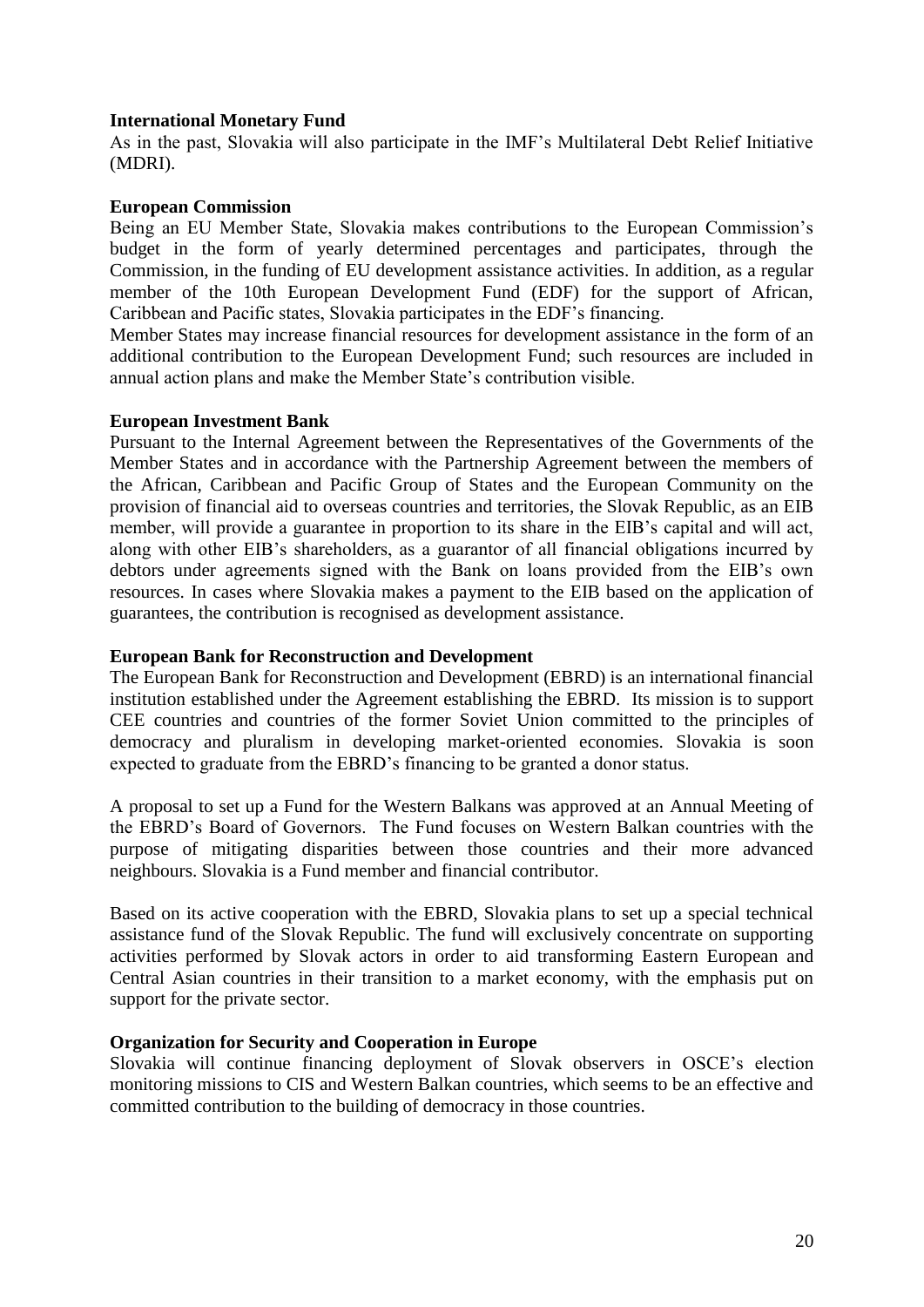## **2. Priorities of Multilateral Development Assistance for the years 2009-2013**

One of the most important criteria for the assessment of appropriateness of the provision of Slovak development assistance through an international organisation is the relevance of that organisation; i.e., an assessment is made of its purpose and tasks, their compatibility with the objectives of Slovak development assistance, the organisation"s international status, its functioning and effectiveness in providing development aid, aid distribution and achievements, as well as of the possibilities for the Slovak Republic to gradually join development assistance activities and programmes implemented by that organisation.

To improve the effectiveness of multilateral development assistance, Slovakia uses available monitoring and evaluation mechanisms in order to decide whether to participate in cooperation efforts.

Mandatory contributions paid by Slovakia to international organisations arise from the country"s desire to be a member, while contributions represent the minimum condition for membership. With respect to mandatory contributions, it is necessary to seek improvements in the effective functioning of international organisations.

Slovakia will pay more attention to voluntary contributions as a possible means to improve the effectiveness of multilateral assistance. Slovakia will preferably use voluntary contributions committed consistently to projects that comply with territorial and sectoral priorities of Slovak ODA, or in which Slovak entities and individuals may participate.

Voluntary contributions to relevant international organisations and funds within the UN System can be provided even without them being specifically committed to particular projects and programmes, provided that their use is subject to a decision by the respective organisation in compliance with its agenda or priorities. Slovakia will seek to influence the spending of such resources through its membership of, or as an observer in, the organisation's executive bodies which assess and approve its budget, agenda and/or priorities, and oversee the transparency of its actions.

It is equally necessary to considerably increase the amount of financial resources to be spent on Slovakia"s voluntary contributions to international organisations from the Foreign Affairs Ministry"s budgetary chapter and from budgetary chapters of other central government bodies engaged in Slovak development assistance.

Slovakia is very keen to actively cooperate with major international organisations with the aim of more effective utilisation of appropriate means, improving their effectiveness, and linking development, political, security and other dimensions. For this purpose, the following steps should be taken:

## **3. Tasks**

- strengthen partnerships with international organisations and financial institutions;
- make more intensive use of knowledge, capacities and infrastructure of multilateral donors in providing Slovakia"s multilateral development assistance;
- deepen cooperation with relevant organisations of the UN System, the UNDP in particular, with respect to development and reconstruction of developing countries;
- ensure a gradual increase in voluntary contributions paid by Slovakia to international organisations and coordinate the provision of such contributions at the national level;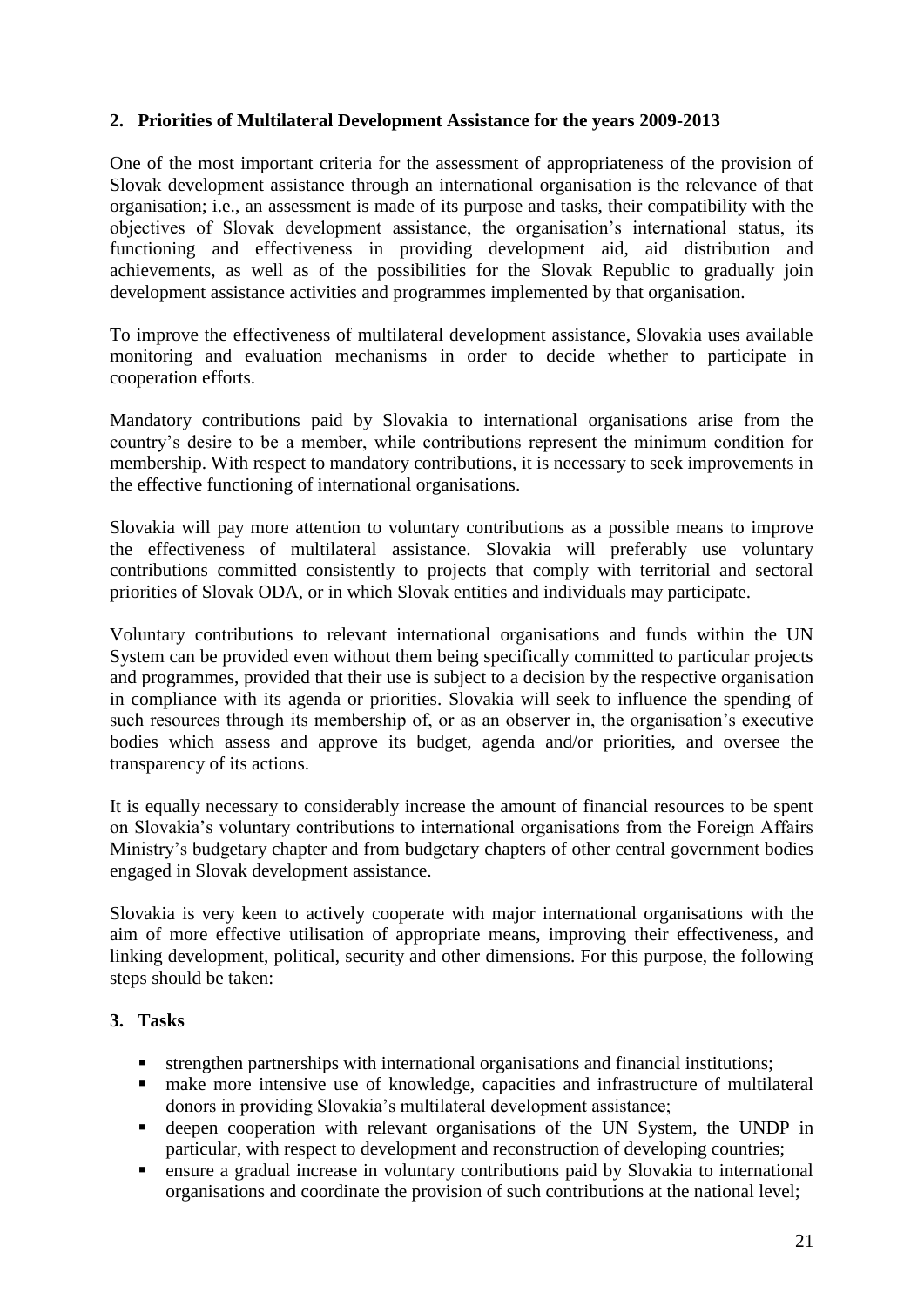- deepen cooperation with the Commission and EU Member States in drafting EU development policy, including with respect to increased attention to be paid to the EU"s eastern neighbours and the Central Asian region;
- facilitate more intensive cooperation between EU Member States and OECD members with respect to development and reconstruction of developing countries;
- deepen cooperation with NATO member countries with respect to development and reconstruction of developing countries with a Slovak military presence;
- use targeted contributions to international organisations, with Slovakia clearly specifying a project and/or region it wishes to support with its voluntary contribution;
- engage Slovak actors in development projects financed with Slovak cooperation within an international organisation (e.g., through trust funds);
- encourage Slovak actors to participate in EU external assistance programmes, including the European Development Fund (EDF);
- draft an Aid for Trade strategy;
- **Peromote** better participation of partner countries, primarily African countries, in international financial institutions (the World Bank, the IMF);
- **Perovide financial contributions to the FAO Trust Fund for Food Security which** supports agricultural investment projects to promote food self-sufficiency in developing countries;
- provide voluntary contributions from the Slovak Government in the form of financial resources (exceptionally in the form of commodities) for food aid through the joint UN/FAO programme – the World Food Programme (WFP), for urgent calls and in emergency situations caused by natural disasters or famine;
- support the Global Trust Fund of the World Trade Organization (WTO) that finances activities to support trade in developing countries;
- cooperate with the V4 countries to pursue their joint interests within international organisations and financial institutions;
- engage Slovak permanent missions in the monitoring of multilateral development assistance.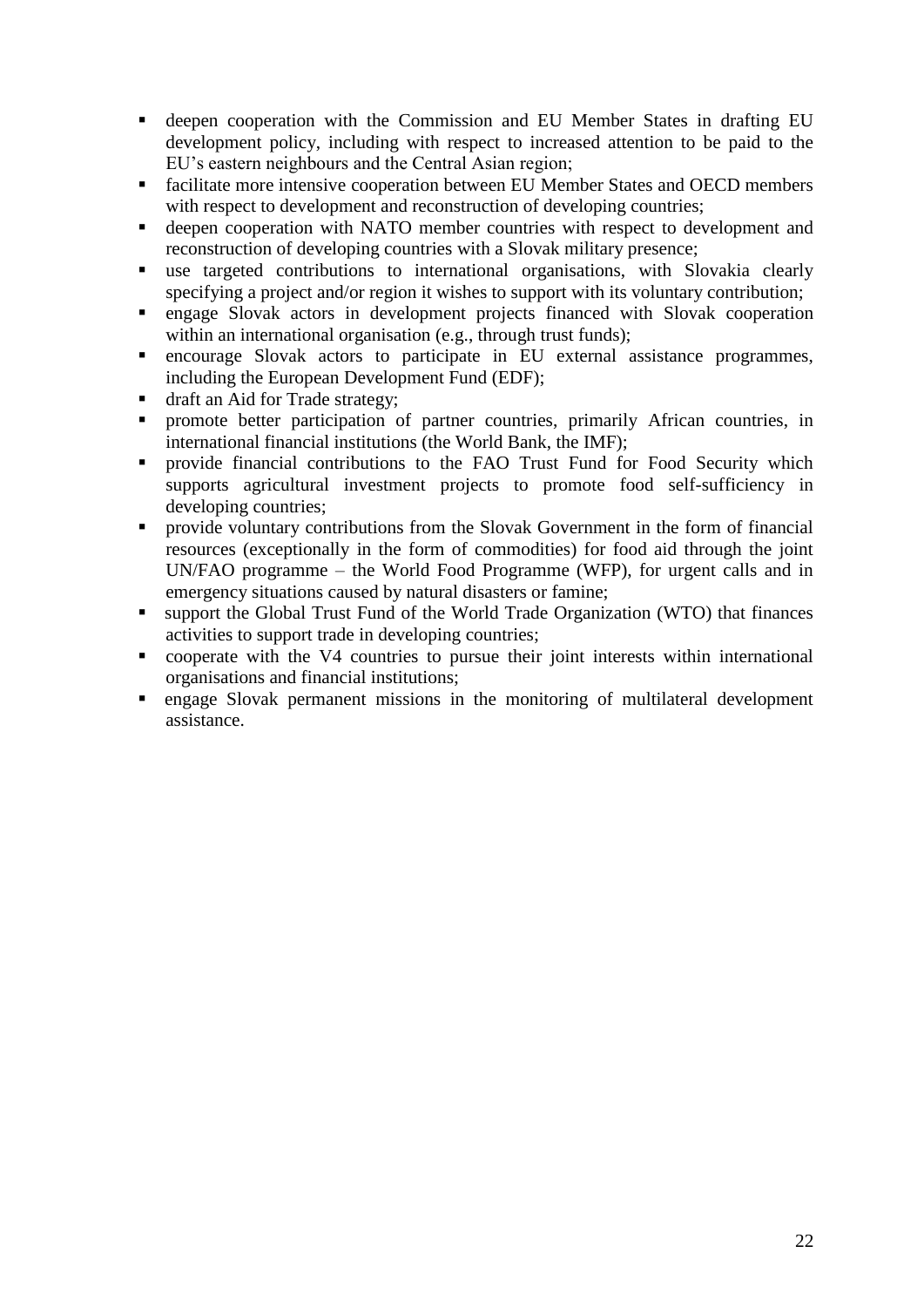## **VI. HUMANITARIAN AID**

#### **1. Humanitarian Aid Provided by Slovakia**

Act No. 617/2007 Coll. defines humanitarian aid as an expression of solidarity with people in need, whose primary objective is to provide assistance and support, save lives, maintain human dignity and alleviate the suffering of people in the case of natural disasters, man-made crisis, famine and malnutrition situations or in similar emergency situations, as well as to assist and support prevention and emergency programmes, especially in high-risk areas.

The same Act also specifies the forms of humanitarian aid<sup>25</sup>.

Humanitarian aid constitutes a significant component of official development assistance but is subject to specific conditions that require specific decision-making instruments and mechanisms. They result mainly from a time framework, instability and security risks, etc. The provision of humanitarian aid is a dynamic process that requires a very flexible approach, including continuous improvements in aid mechanisms. Unlike bilateral, trilateral and multilateral assistance, all of which represent a long-term process, urgent humanitarian aid cannot be programmed; humanitarian crises require a prompt and speedy response.

Slovak humanitarian aid is provided under a mechanism  $26$  approved by the Slovak Government in 2006 and in accordance with national ODA programmes adopted on a yearly basis. It builds on international principles of humanity, impartiality, independence and neutrality. The aim is to further promote and reinforce the basic humanitarian principles and apply the principles of good humanitarian donorship.

A positive change was made in 2007, when a budgetary item was earmarked under a national ODA programme for the first time<sup>27</sup>, which does not require any further approval by the Slovak Government. All decisions on the use of the funds earmarked under this item are made directly by the Foreign Affairs Minister. The Ministry of Foreign Affairs of the Slovak Republic is therefore able to provide financial aid through a selected implementer<sup>28</sup> in a speedy and targeted manner.

The existing experience has shown that the flexibility in providing in-kind humanitarian aid is limited by the lack of financial resources to cover transport costs in cases of a humanitarian crisis in remote countries.

<sup>&</sup>lt;sup>25</sup>Pursuant to §6(2) of Act No. 617/2007 Coll., Slovak humanitarian aid is provided in the specific forms of: a) rescue operations;

b) delivery of humanitarian material, especially through donation of movable property;

c) financial donations;

d) projects delivered by Slovak humanitarian organisations.

<sup>&</sup>lt;sup>26</sup> The mechanism for the provision of Slovak humanitarian aid was approved by the Government in its resolution No. 310 of 12 April 2006. The mechanism describes in detail a decision-making process, specifies the division of powers and competences of major actors and provides details on individual aid forms; it anticipates stronger cooperation with the Slovak non-governmental sector, as well as with international humanitarian organisations. Under a Government resolution to this material, a humanitarian aid subprogramme has been created within the Foreign Affairs Ministry"s budgetary chapter. The Ministry is entitled to use these resources, when a crisis situation occurs, to fund the implementation of projects by Slovak nongovernmental organisations, or to provide financial contributions to humanitarian organisations.

 $27$  The item represented SKK 10 million in 2007 and 2008.

<sup>&</sup>lt;sup>28</sup> Financial resources may be provided to Slovak humanitarian organisations, UN System agencies, Red Cross and Red Crescent organisations, or the IOM, either directly or through a competent Slovak diplomatic mission.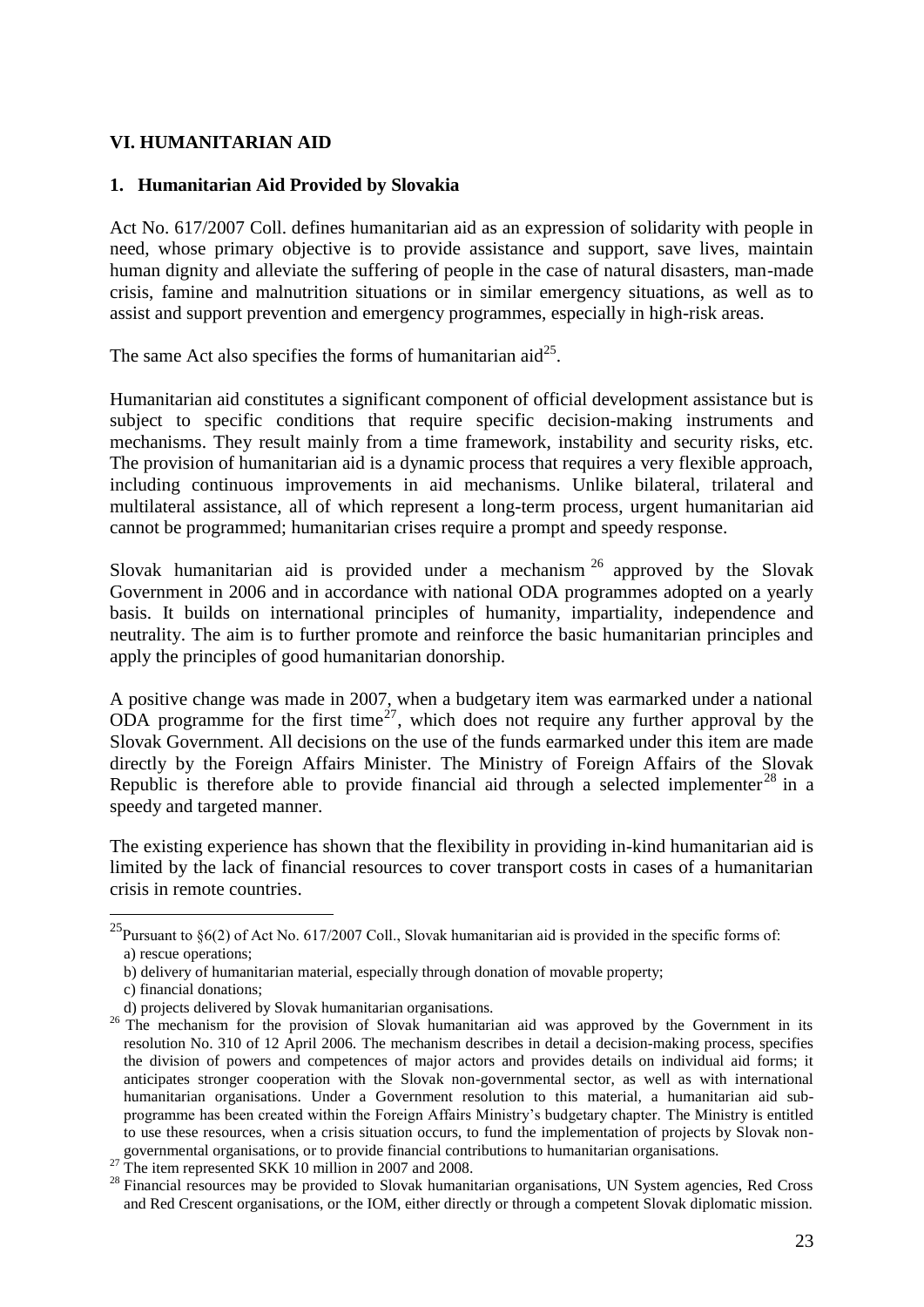## **2. Priorities of Humanitarian Aid for the years 2009-2013**

As far as humanitarian aid is concerned, the Foreign Affairs Ministry"s major partners include the Ministry of the Interior of the Slovak Republic, other central government bodies and Slovak humanitarian organisations, UN agencies (WFP, OCHA, UNICEF, UNHCR), organisations of the Red Cross and the Red Crescent (ICRC, IFRC), and the International Organisation for Migration (IOM).

The main challenges for the upcoming years include increasing the effectiveness of humanitarian aid, in particular strengthening actors' capacities, building stronger partnerships, and improving the flexibility, targeting and transparency of aid provided.

Building on its previous experience, the Ministry of Foreign Affairs of the Slovak Republic will make greater use of a flexible humanitarian aid mechanism which will be updated, if necessary, with the aim of providing humanitarian aid in a more speedy and effective way, and will include a sub-programme for foreign countries in individual national ODA programmes. Slovakia will support humanitarian aid cooperation with renowned international humanitarian organisations and Slovak humanitarian organisations that comply with standard international criteria; the Ministry of Foreign Affairs of the Slovak Republic will consider signing long-term partnership "framework agreements"<sup>29</sup> with such organisations.

Slovak humanitarian projects remain to be implemented in compliance with a bilateral development assistance mechanism. Calls for humanitarian aid project proposals will be made and managed by Agency, subject to a decision by the Ministry of Foreign Affairs of the Slovak Republic.

The Slovak Republic may provide humanitarian aid even to countries not specified on the indicative list of priority countries for Slovak development assistance included in the Medium-Term Strategy.

The main challenges for the upcoming years include increasing the effectiveness of humanitarian aid, in particular strengthening stakeholders' capacities, building stronger partnerships, and improving flexibility, targeting and transparency of aid provided.

## **3. Tasks**

<u>.</u>

- create a transparent system for establishment of long-term cooperation between the Ministry of Foreign Affairs of the Slovak Republic and national and/or international humanitarian organisations;
- update the humanitarian aid mechanism in order to provide humanitarian aid in a more speedy and effective way;
- examine possibilities to make simplified calls for humanitarian aid project proposals with a fast-track approval in order to effectively respond to a crisis;
- safeguard promptness, flexibility and quality in providing humanitarian aid;
- Slovak diplomatic and permanent missions abroad observe development of humanitarian crises and monitor humanitarian aid provided by the Slovak Republic.

<sup>&</sup>lt;sup>29</sup> A framework agreement is an agreement on a long-term partnership, under which an entity involved in humanitarian aid activities submits to the Foreign Affairs Ministry, in the case of a humanitarian crisis, a proposal to provide humanitarian aid.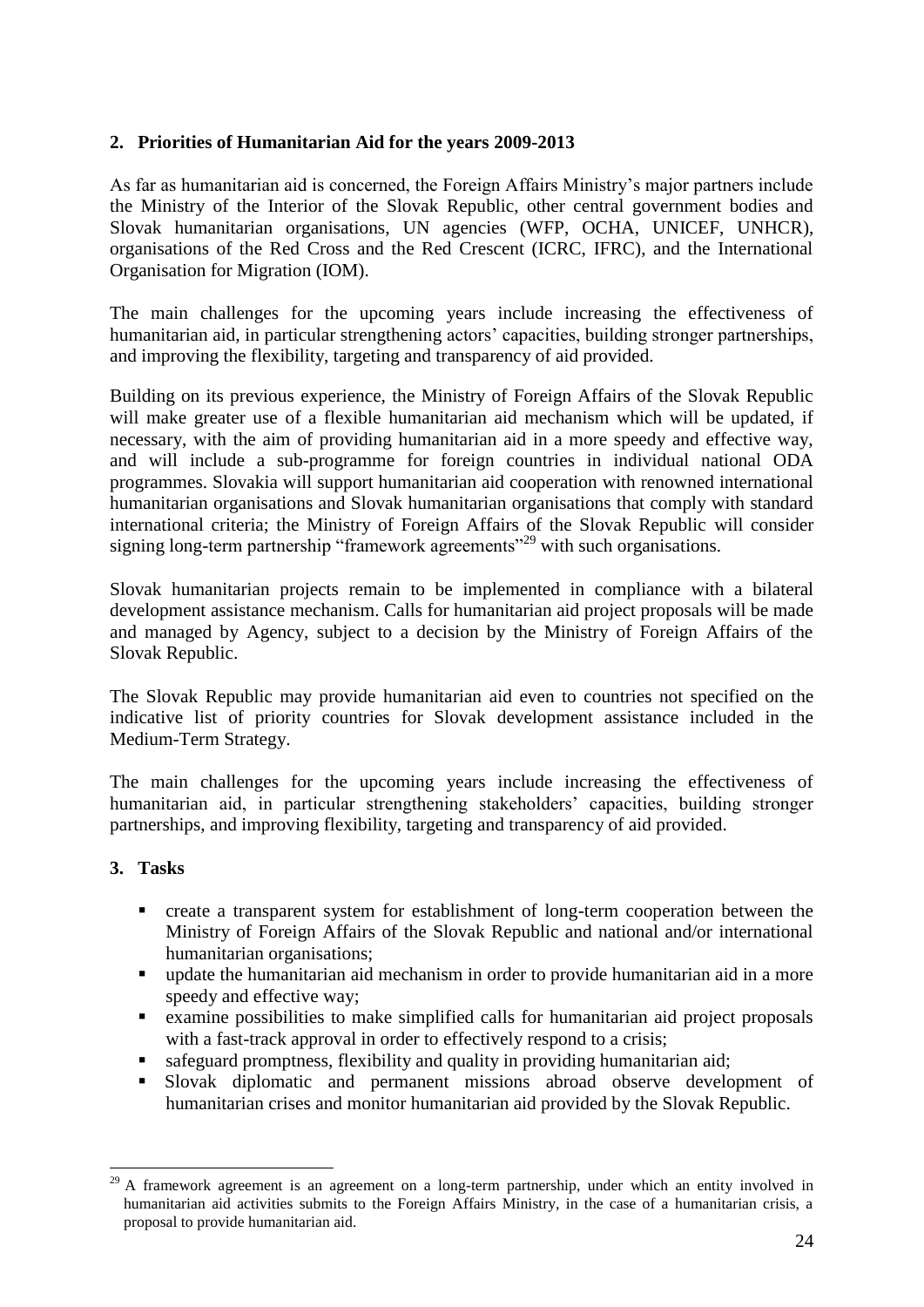### **VII. CAPACITY BUILDING OF SLOVAK OFFICIAL DEVELOPMENT ASSISTANCE ACTORS**

In order to increase the professional aspect and effectiveness of development assistance, as well as the effective use of financial resources, the Ministry of Foreign Affairs of the Slovak Republic further actively supports capacity building of Slovak entities engaged in Slovak development assistance efforts.

Under the applicable law, the Ministry of Foreign Affairs of the Slovak Republic is a national ODA coordinator, responsible for capacity building of organisations engaged in Slovak development assistance efforts. To that end, it works in cooperation with Agency, other central government bodies and local authorities, the private sector and academic circles, and non-governmental organisations $^{30}$ .

The Ministry"s key development assistance coordination instrument is a Coordination Committee for Slovak Official Development Assistance<sup>31</sup>. The Coordination Committee serves as an advisory body to the Foreign Affairs Minister. The Committee is chaired by a Foreign Ministry statutory representative and is comprised of members from central government bodies and other partners providing development assistance.

The building of expert capacities on all levels of ODA management and implementation is a crucial requirement for a successful ODA. The Ministry of Foreign Affairs of the Slovak Republic is building a human resources development assistance department with the necessary expertise to manage ODA, including multilateral development assistance. The Ministry of Foreign Affairs of the Slovak Republic is improving the department"s capacity in order to provide methodology guidelines to Agency<sup>32</sup>. The Ministry of Foreign Affairs of the Slovak Republic provides comprehensive training and educational activities to other state administration bodies involved in the implementation of Slovak development assistance.

Agency prepares and carries out activities related to the provision of Slovak development assistance, especially bilateral and trilateral, and manages and controls the implementation of bilateral assistance programmes and projects, humanitarian aid and reconstruction projects, and education development projects  $33$ . In this context, it is necessary to systematically strengthen Agency"s expert, executive, management and control capacities.

Slovak diplomatic missions play an important role in the implementation of Slovak development assistance, since they have good knowledge of the environment and country where aid is provided. The experience so far has shown that there is a need for stronger involvement of Slovak diplomatic missions in preparation of Slovak development policy, as well as in planning, implementation, monitoring and evaluation of development assistance projects carried out in the country of their operation. To that effect, the Ministry of Foreign Affairs of the Slovak Republic and/or Agency will take measures, by 2011, to ensure that personnel assigned with development assistance tasks are placed in diplomatic missions in selected priority, in particular programme, countries.

<u>.</u>

<sup>&</sup>lt;sup>30</sup> Pursuant to  $\S6(1)$ (h) of Act No. 617/6007 Coll.

<sup>&</sup>lt;sup>31</sup> The Coordination Committee for Slovak Official Development Assistance was established by Government's resolution No. 223 of 7 March 2001.

 $32$  Pursuant to  $$7(1)(1)$  of Act No. 617/7007 Coll.

 $33$  Pursuant to  $$10$  of Act No. 617/2007 Coll.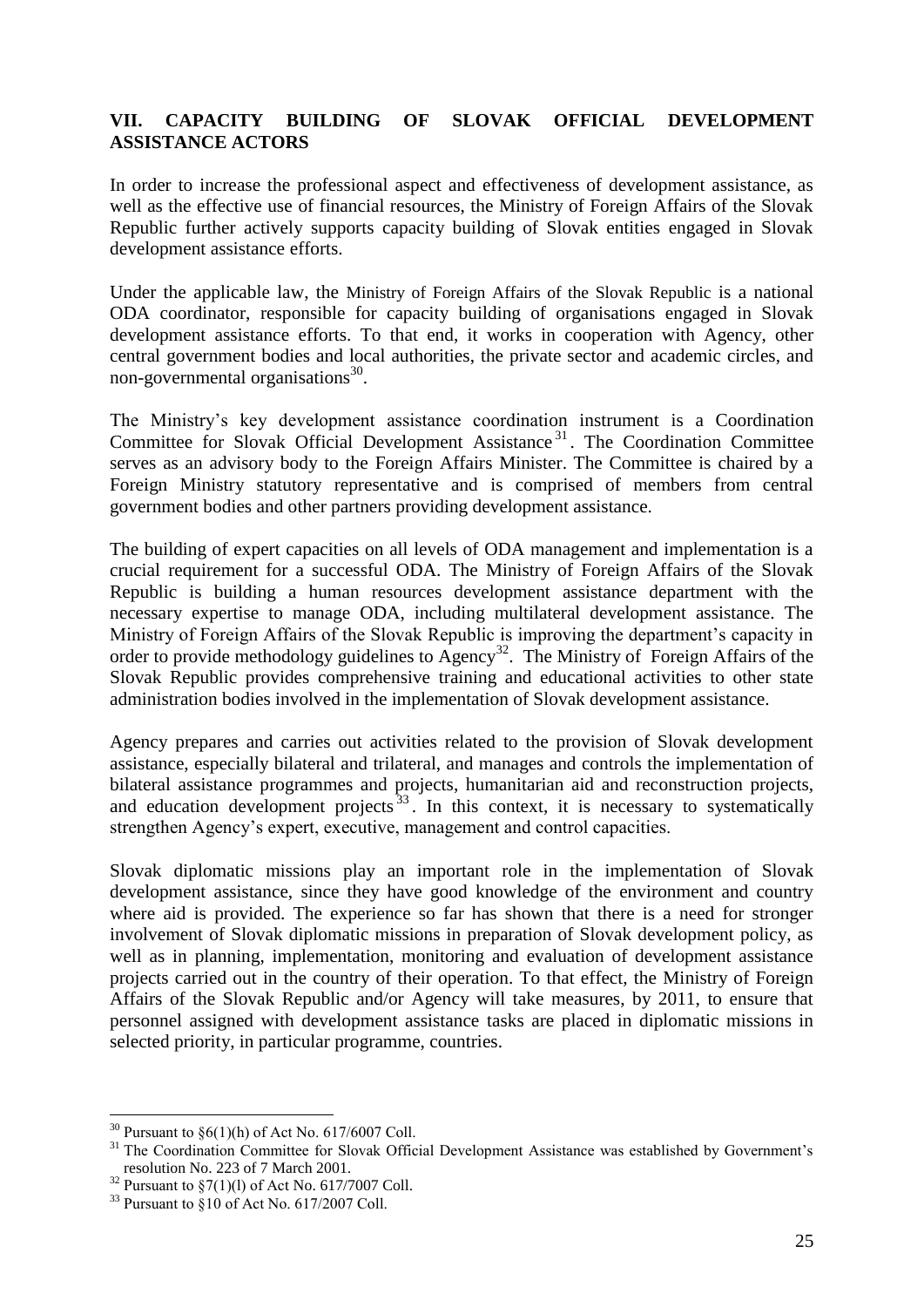Since other ministries and public authorities also play an important role in the provision of Slovak development assistance, increased attention should be paid to the building of their expert capacities. Each body is responsible for the strengthening of its own expert capacities. At the same time, it is necessary that they coordinate their training and educational activities with the Ministry of Foreign Affairs of the Slovak Republic to ensure that a uniform methodology approach is applied to the implementation of development assistance.

Various actors and stakeholders wishing to participate in development projects funded not only by the Slovak Republic should be familiar with a development assistance structure and procedures on how to apply for such financial support. In order to better inform about ODA efforts, Slovakia will consider establishing a contact point for the business and nongovernmental sectors. The contact point will provide all necessary information that facilitates participation in the utilisation of international development aid resources and enhance the presence of Slovak businesses and NGOs in developing countries.

Important partners of the Ministry of Foreign Affairs of the Slovak Republic include the Platform of Non-Governmental Development Organisations (the NGDO Platform) and the European NGO Confederation for Relief and Development (CONCORD). Non-governmental organisations perform important tasks in the implementation of Slovak development assistance; therefore, it is necessary to pay increased attention to providing them with necessary information and encouraging them to further build their own capacities.

Effective capitalisation of Slovakia"s unique experience with the transformation process is also enhanced through deployment of Slovak experts and volunteers in development projects carried out by international organisations under Slovak bilateral assistance and other forms of aid. Deploying Slovak experts and volunteers helps build Slovak personal capacities, of young people in particular, who are given a chance to gain hands-on experience working in developing countries. Slovakia intends to create a functioning and practice-tested legislative and institutional framework and an ODA financial instrument to support the deployment of experts and volunteers. The Ministry of Foreign Affairs of the Slovak Republic will initiate the setting up of a legislative and institutional framework for the deployment of Slovak experts and volunteers.

The capacities of all Slovak development assistance actors need to be reinforced in such a way as to improve the quality of submitted proposals and, subsequently, increase the number of Slovak entities successfully applying for those funds available from the European Commission or other donors. It is necessary to continue co-funding such projects through Slovak development assistance and build a system to support the participation of Slovak entities in EU external assistance calls and tenders, as well as those made by other donors.

## **Tasks**

- build expert capacities of the Foreign Affairs Ministry's organisational units that provide Slovak development assistance;
- **Exercise 1** ensure that the Coordination Committee meets regularly;
- create financial and time conditions for professional training of Agency personnel and increase their expertise focusing on commanding new tasks concerning the identification and formulation of projects implemented through public contracts;
- build expert capacities of state and local administration bodies participating in Slovak development assistance;
- build expert capacities of organisations that provide Slovak development assistance;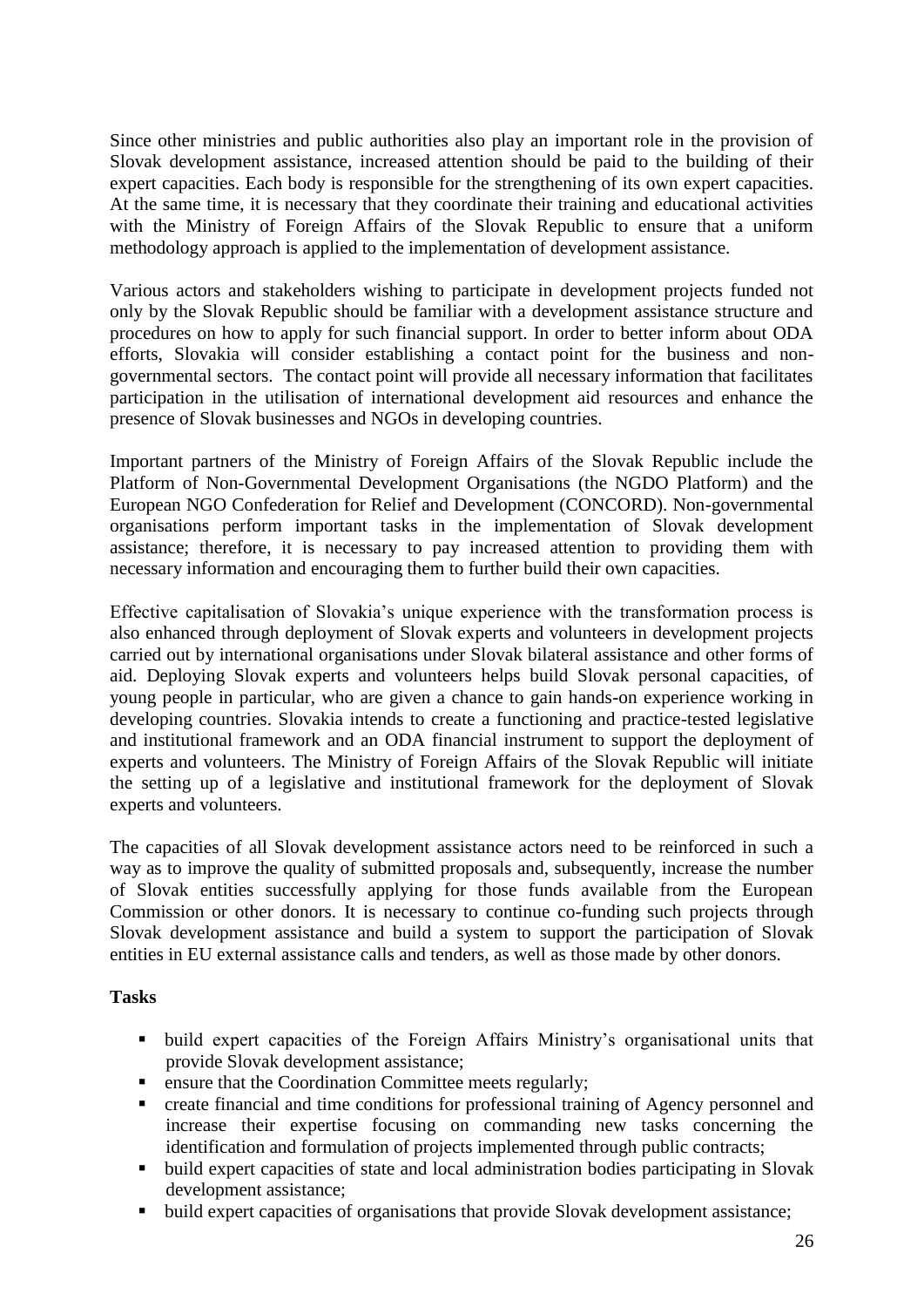- enhance active participation of Slovak representatives on the Council and European Commission committees and working groups that focus on the provision of development assistance;
- increase the number of Slovak organisations with expertise to perform development assistance projects;
- **Exercise** the number of Slovak entities successfully applying for financial support for their development projects from funds granted by the Commission or other donors; improve the quality of project proposals submitted by such organisations;
- build a system to support participation of Slovak entities in international tendering procedures or in tendering procedures announced by the Commission and funded from the EU budget or the EDF;
- carry out training and education courses focused on capacity building; monitor their outputs and continue with educational activities;
- encourage development of a practice-tested legislative and institutional framework, strategy and method for the financing of expert and volunteer deployment;
- **Exercise** the number of experts and volunteers participating in projects carried out by international organisations;
- increase the number of experts and volunteers deployed in countries that are recipients of Slovak development assistance;
- increase the number of experts and volunteers deployed under bilateral development assistance in cooperation with the UNDP and under international projects in cooperation with UNPD regional offices in Slovak ODA priority countries;
- continue cooperating with the UNDP in providing Slovak development assistance in  $2008 - 2010^{34}$ .

<sup>&</sup>lt;u>.</u> <sup>34</sup> An agreement between the Ministry of Foreign Affairs of the Slovak Republic and the UNDP Bratislava Regional Centre to continue with cooperation with Slovak official development assistance for 2008-2010 was signed in April 2008.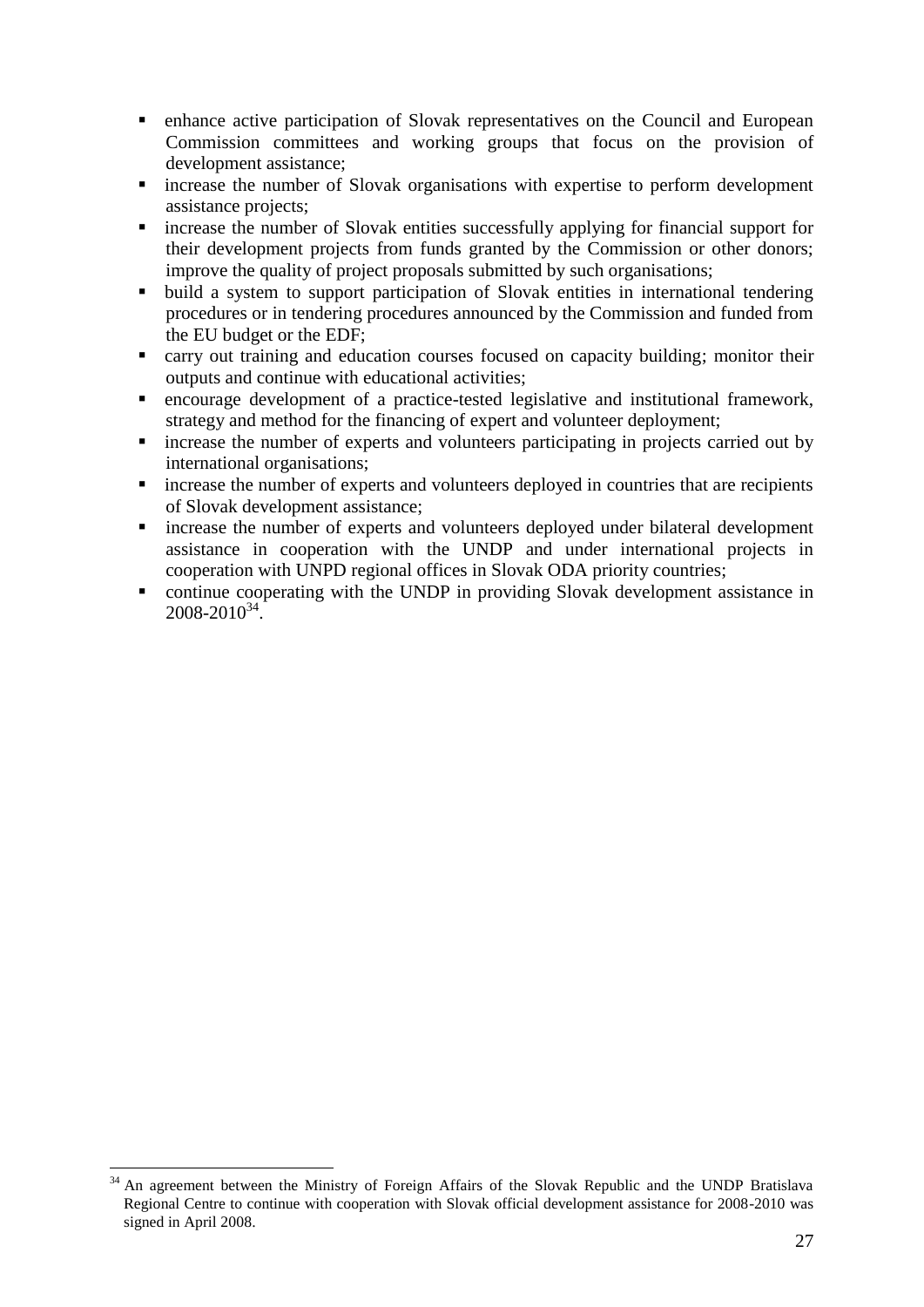## **VIII. DEVELOPMENT EDUCATION AND PUBLIC AWARENESS**

Development education and public awareness is an integral component of Slovak development assistance. Public awareness-raising activities focused on the importance and relevance of ODA for developing countries are among the priorities of the Foreign Affairs Ministry"s information policy. They help to better know the problems of the developing world, identify possible solutions, and enhance transparent use of public funds for this purpose.

Cooperation will intensify among the Ministry of Foreign Affairs of the Slovak Republic, Agency<sup>35</sup>, which is responsible for development education, the Ministry of Education of the Slovak Republic and its organisations, as well as other central government bodies engaged in ODA efforts, non-governmental organisations, academic circles and other relevant institutions in order to find room for development education both within the education system and lifelong learning, and to define a basic strategy for development education and public awarenessraising that will facilitate coordination of efforts made by all stakeholders.

In this context, cooperation with other donors will be encouraged and intensified, with the focus given to the exchange of experience, information and education practices.

## **Tasks**

- ensure regular communication and harmonisation of practices among institutions and actors involved in development education activities;
- jointly propose a strategy for development education and public awareness-raising;
- systematically inform the general public about plans, objectives and results of Slovak development assistance in compliance with the communication strategy (by means of regularly updated websites of the Ministry of Foreign Affairs of the Slovak Republic, Agency and other stakeholders, press and electronic media releases, etc.).

 $35$  Pursuant to  $\S 10$  of Act No. 617/2007 Coll.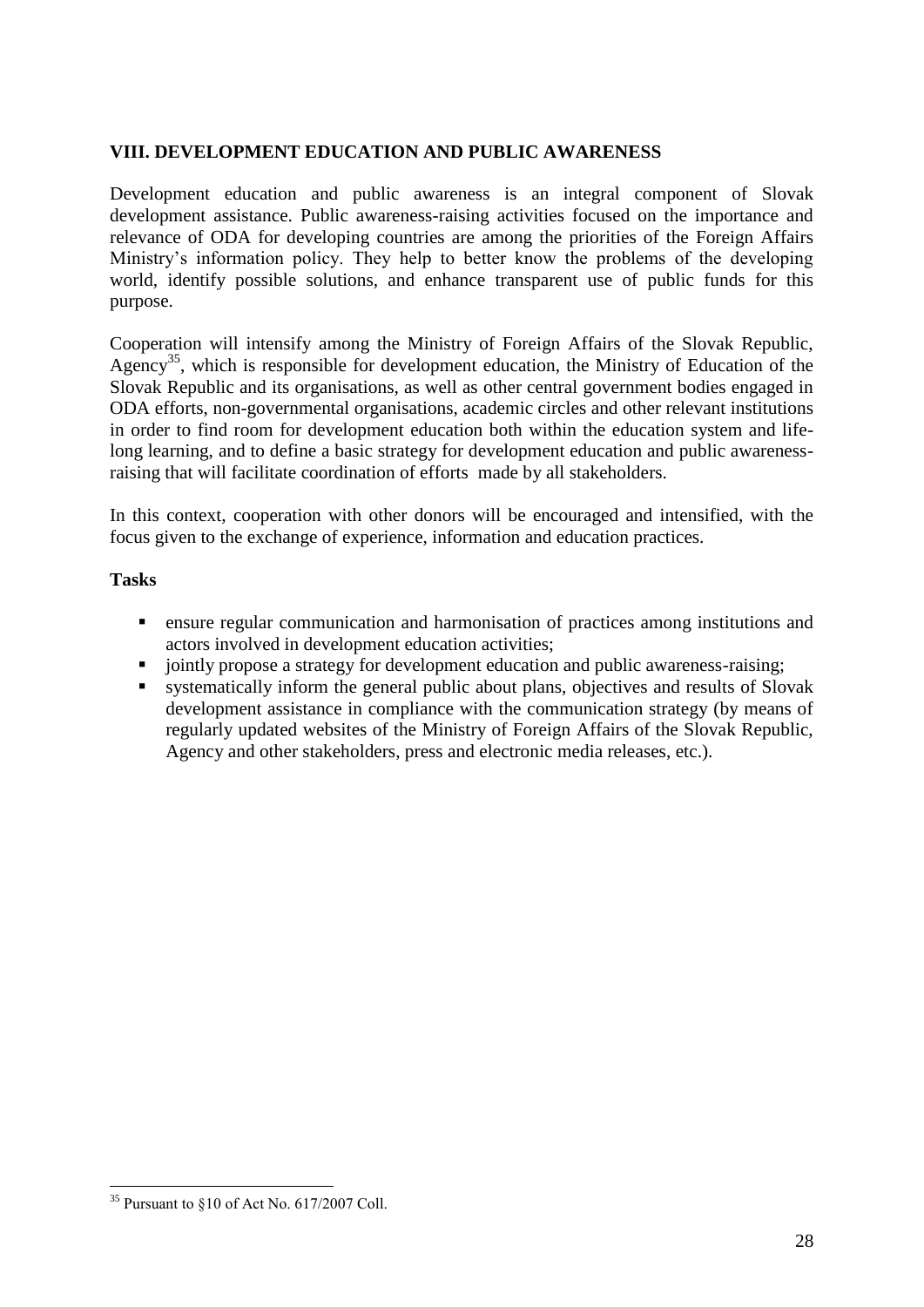## **IX. MONITORING AND EVALUATION OF THE MEDIUM-TERM STRATEGY**

Performance under the Medium-Term Strategy for Official Development Assistance of the Slovak Republic for the years 2009-2013 is monitored by means of a mid-term and final review. The evaluation will be performed on a cumulative basis so that the review for 2013 will also be considered an overall evaluation of the Medium-Term Strategy. Accomplishment of the objectives set out under the Medium-Term Strategy is measured by means of defined task indicators for individual types of assistance under national programmes.

The aim of the Mid-Term Review is to assess how much the Medium-Term Strategy priorities are reflected in the activities performed under Slovak development assistance and in the accomplishment of the set targets. The Mid-Term Review will be completed by the end of 2011, taking into account the conclusions from the evaluation of the 2003-2008 strategy.

Results, conclusions and recommendations from the Mid-Term Review will then be used for the planning of Slovak development assistance for 2012 and 2013 and for the preparation and evaluation of national ODA programmes.

The aim of the final review is to assess the impacts of Slovak development assistance for the the years 2009-2013 period and the extent in which the Medium-Term Strategy priorities have been met. Results, conclusions and recommendations from the Mid-Term Review will be used for the drafting of a new Medium-Term Strategy for 2014-2018 and serves as the basis for further strategic planning of Slovak development assistance priorities and activities, as well as resources necessary for their accomplishment.

Review activities are performed jointly by the Ministry of Foreign Affairs of the Slovak Republic, including Slovak diplomatic missions in priority countries, Agency, other government agencies and public authorities that provide development assistance, as well as representatives of the Parliamentary Foreign Affairs Committee, NGO representatives and selected representatives of the business sector. The evaluation uses documents prepared in cooperation with representatives of priority countries that receive Slovak development assistance.

The Coordination Committee, under the supervision of the Ministry of Foreign Affairs of the Slovak Republic, is responsible for the monitoring and evaluation of the Medium-Term Strategy and proposes revisions to practices to achieve the set objectives.

The final review will be completed by 30 June 2014.

## **Tasks**

- by the end of the first half of 2011, prepare a report on the fulfilment of Slovakia's commitments under the Paris Declaration and the Accra Agenda for Action;
- complete the Mid-Term Review by the end of 2011;
- complete the final review by 30 June 2014;
- engage all relevant Slovak development assistance stakeholders in the evaluation of the Medium-Term Strategy.